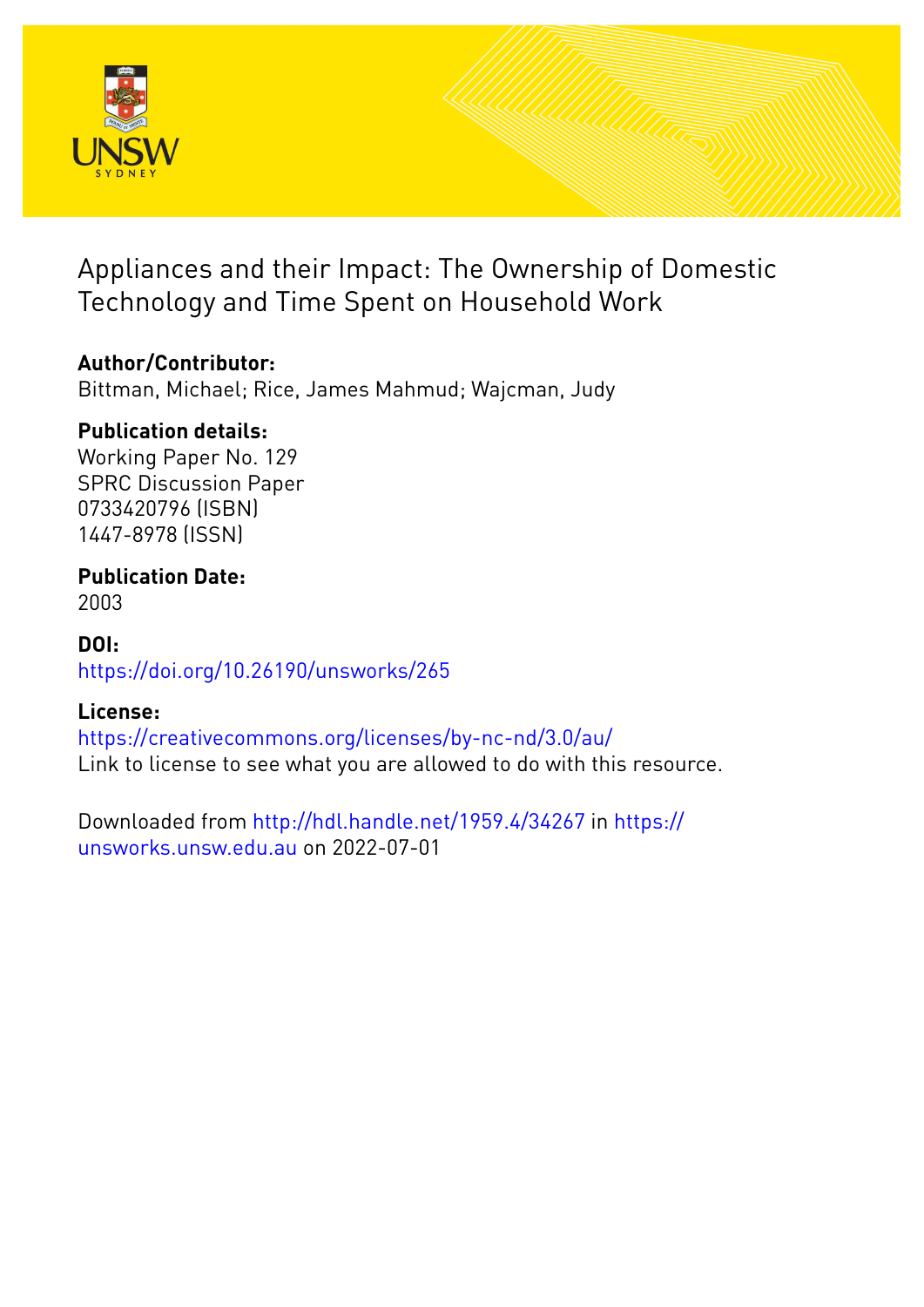

# **Appliances and their Impact: The Ownership of Domestic Technology and Time Spent on Household Work**

By Michael Bittman, James Mahmud Rice, and Judy Wajcman

SPRC Discussion Paper No. 129 *October 2003*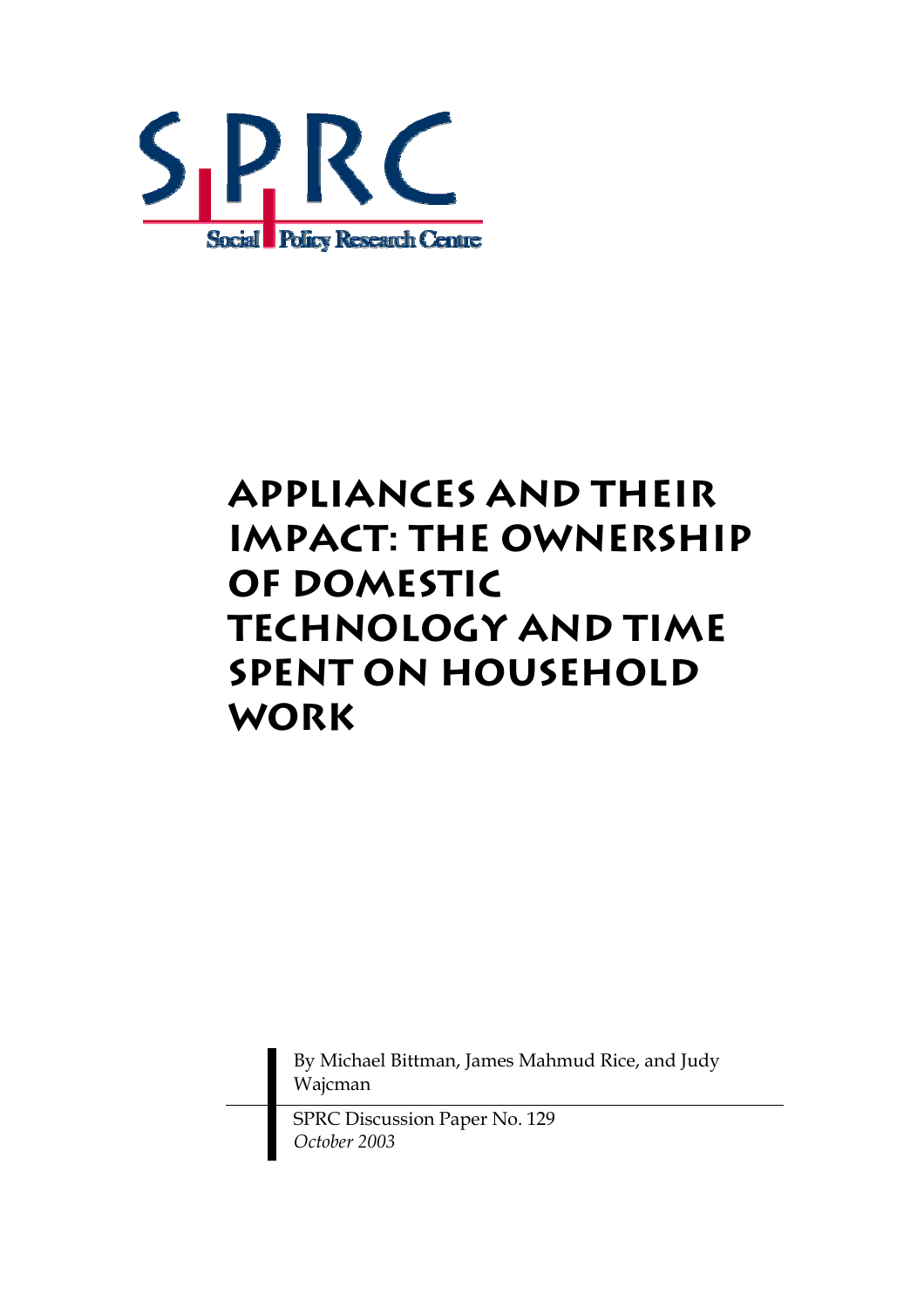Published by The Social Policy Research Centre University of New South Wales Sydney NSW 2052 Australia © SPRC 2003

ISSN: 1447-8978 ISBN: 0 7334 2079 6

Social Policy Research Centre Discussion Papers are a means of publishing results from the Centre's research, work commissioned by the Centre or research by visitors to the Centre, for discussion and comment in the research community and/or welfare sector before more formal publication. As with all the Centre's publications, the views expressed in this Discussion Paper do not reflect any official position on behalf of the Centre. This publication may be downloaded for use in private study, research, criticism and review. The publication is copyright, and may not be reproduced in any form without the prior permission of the author.

Peter Saunders, Jenny Chalmers and Bruce Bradbury **Editors** 

About the Authors:

Judy Wajcman is a Professor in Demography and Sociology at the Social Policy Program, Research School of Social Science, Australian National University. Michael Bittman and James Rice (formerly) from the Social Policy Research Centre.

This Discussion Paper is based on a paper presented at TASA 2000, *Sociological Sites/Sights, Multiple Locations, Multiple Knowledges, Multiple Vision*, Flinders University, Adelaide, 6-8 December.

Correspondence to: Michael Bittman  $E$ mail: m.bittman unsw.edu.au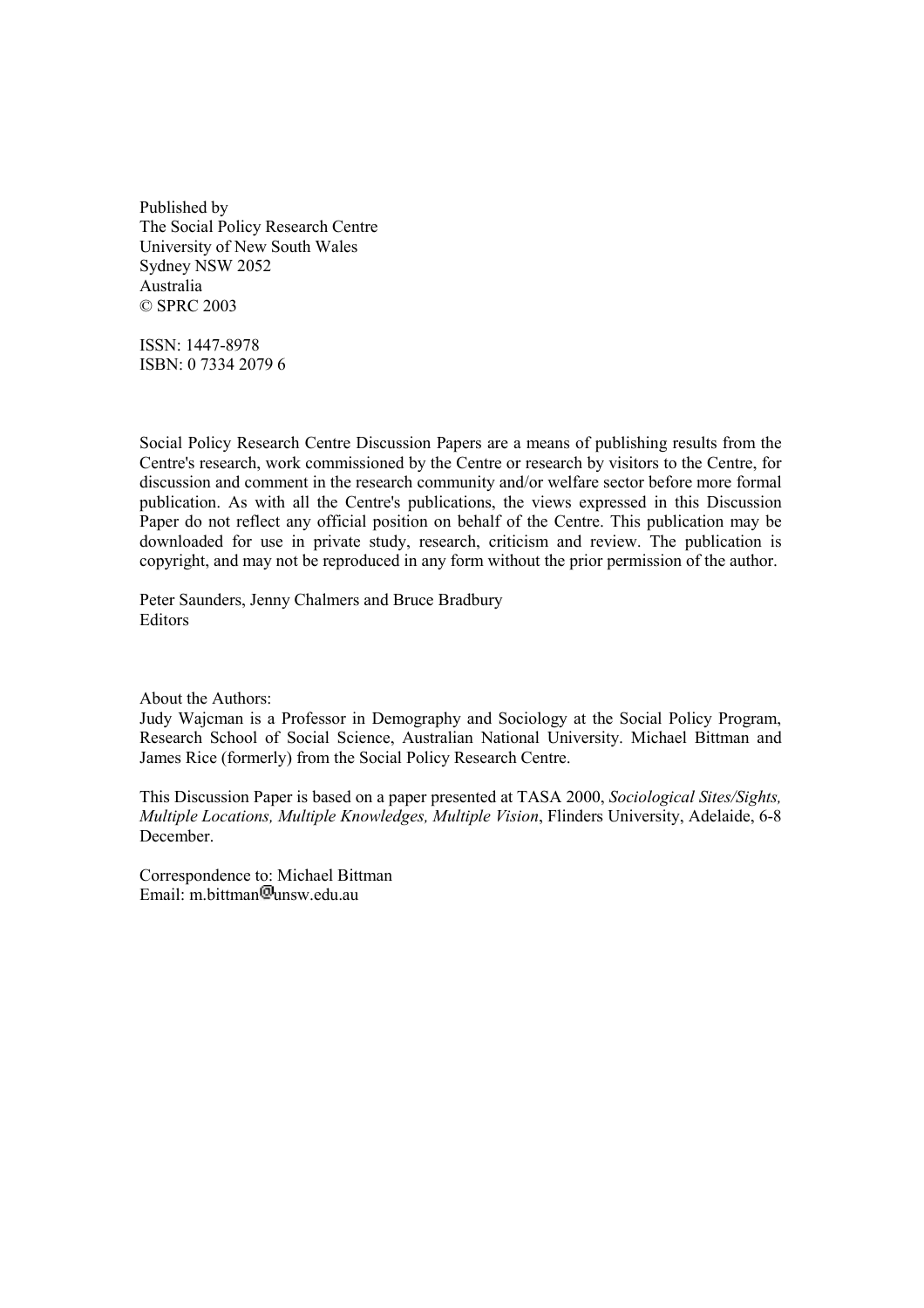## **Abstract**

Ever since the appearance of Vanek's pioneering article in 1974, there has been a controversy about whether 'labour saving' domestic appliances actually save labour time. Vanek argued that time spent in housework had barely changed since 1924, despite the diffusion of practically every known domestic appliance over this period. Gershuny and Robinson have challenged Vanek's 'constancy of housework' thesis, arguing that, over the last three decades, domestic technology has significantly reduced the weekly hours of women's routine housework. Although there is much talking past each other, none of the protagonists in this dispute have any direct data about which households own or do not own domestic appliances. Instead, they all rely on the passage of the years as a proxy for ownership of domestic appliances, since a higher proportion of contemporary households now own domestic appliances. The Australian 1997 Time Use Survey is unique among official surveys, as it simultaneously provides detailed information on time spent in housework and an inventory of household appliances. The analysis of this data shows that domestic technology rarely reduces women's unpaid working time and even, paradoxically, produces some increases in domestic labour. The domestic division of labour by gender remains remarkably resistant to technological innovation.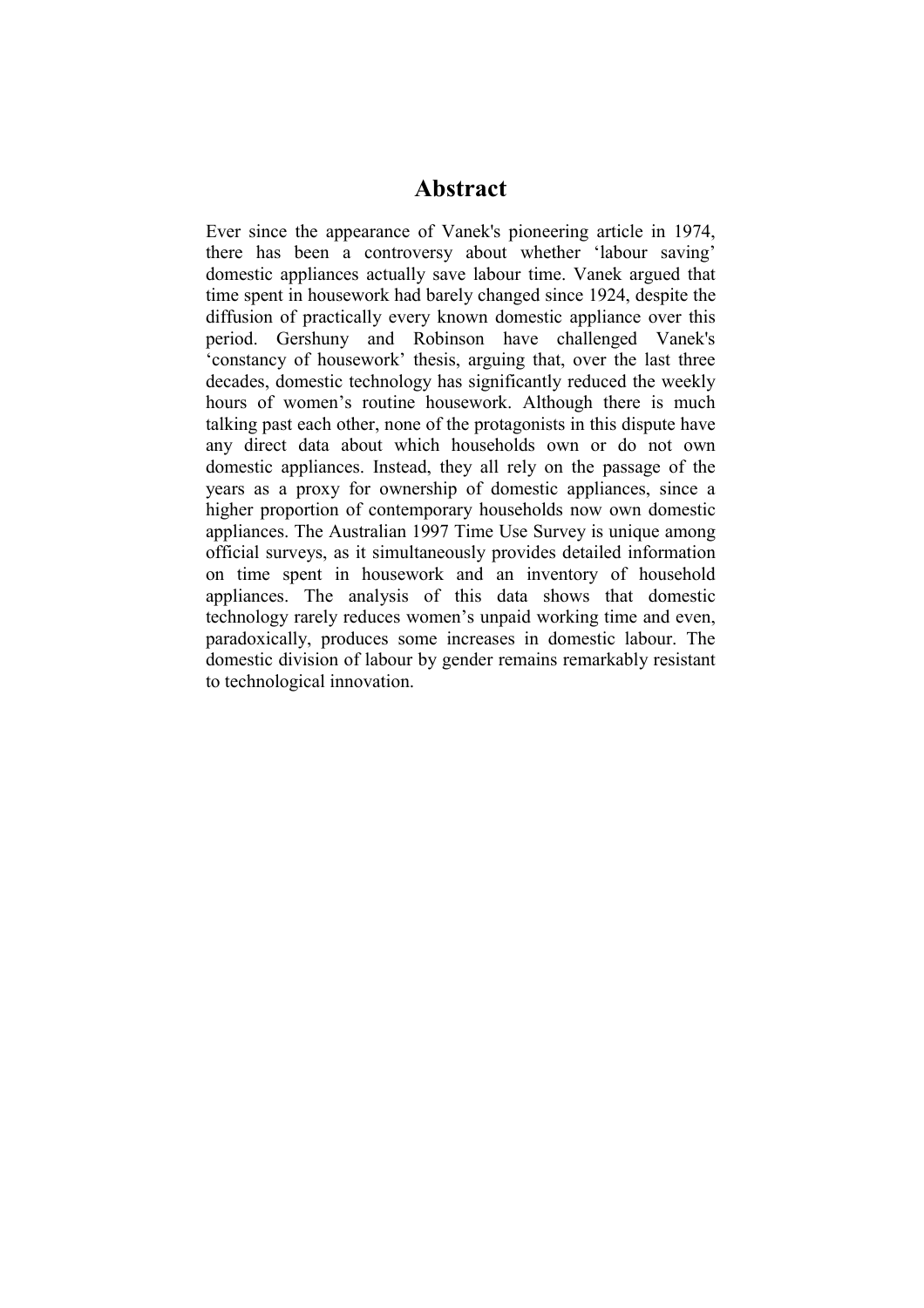## **1 Introduction**

 $\overline{a}$ 

Thirty years ago, in a now classic article in *Scientific American*, Joann Vanek announced to the world that the time women devoted to housework in the United States had not declined over the preceding half century<sup>1</sup>. This was a strikingly counterintuitive finding. As Vanek herself argued, there were a number of reasons to expect the obverse, that is, that during the five decades for which she had evidence, time spent in housework by non-employed American women would have diminished. Over this period, American families had typically become more urban. Whereas in the 1920s American families produced over 70 per cent of the food they consumed, they produced a mere two per cent by the late twentieth century. Moreover, the birth rate had fallen, taking-in lodgers had become a rare practice, fewer family members came home for lunch, and many more women, including married women, were in paid employment.

These changes alone might reasonably have been expected to reduce the need to spend long hours in housework. However, from Vanek's point of view, the primary reason for believing that time spent in housework had diminished between 1924 and 1966 was that American households had been electrified, acquired internal plumbing and an assortment of small machines marketed as 'labour-saving appliances'. In Ruth Schwarz Cowan's (1985) memorable phrase, over these forty years, Americans had witnessed 'an industrial revolution in the home'.

Vanek's conclusion, that housework time had remained relatively constant, rapidly passed into folklore. It was quickly followed by some elaborate attempts to explain the paradox of widely diffused 'labour-saving appliances' that didn't save time. Vanek argued that while aggregate time spent in housework had remained relatively constant, there had been significant redistribution of time among the component tasks, so that while food preparation time had declined, time spent in child care, shopping and household management had expanded substantially. Others developed these ideas, arguing that rising standards of cleanliness, greater output, fewer servants, consumption of substitutes and the addition of new tasks had all combined to neutralise any time saving delivered by the new domestic machines (Cowan, 1985; Wajcman, 1991).

Time spent doing laundry provided the clearest test because, according to Vanek, ëprobably no aspect of housework has been lightened so much by technological change as laundry' (1974: 117). Over the period under investigation, American households had acquired running water, specialised soaps and detergents, automatic washing machines and large stocks of clothes made from easy care fabrics. ëNonethelessí, Vanek remarked, ëthe amount of time spent doing laundry has increased' because 'people have more clothes now than they did in the past and they

<sup>1</sup> In writing her doctoral dissertation, Vanek stumbled upon a collection of time use studies, chiefly conducted in rural localities, by the U.S. Bureau of Home Economics. Together with national data from the 1965/66 United States Time Use Survey, conducted by John P. Robinson and Philip E. Converse, these studies furnished data covering a time-span of nearly half a century.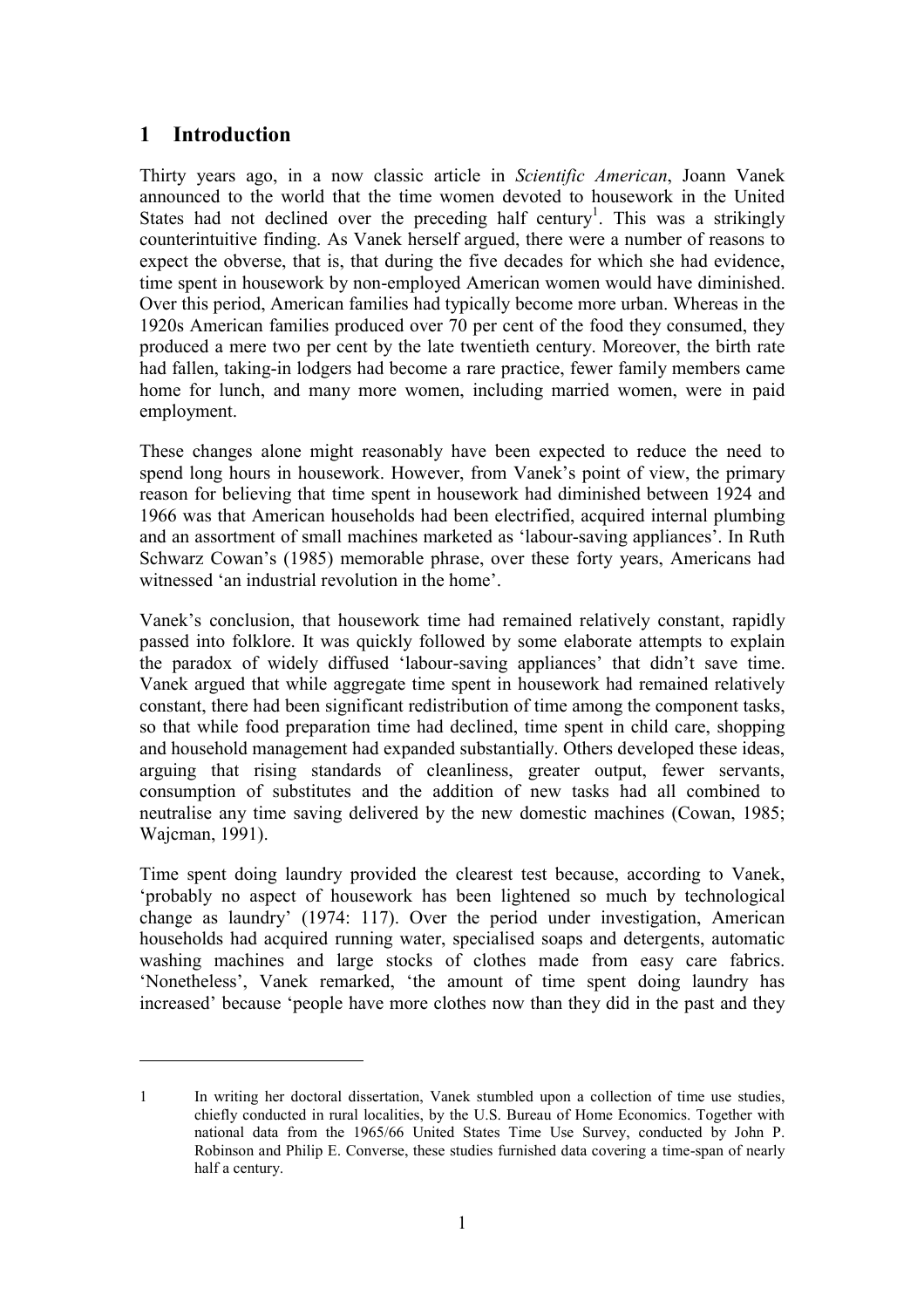wash them more often' (Vanek, 1974: 119), a conclusion she supported with the illustration shown in Figure 1.



**Figure 1: Time Devoted To Laundry** 

 $\overline{a}$ 

Vanek's ideas have continued to define the debate about the relationship between housework time and technology. However, there are serious methodological shortcomings in her approach. The most significant weakness in Vanek's analysis is how she linked time spent in housework to domestic technology<sup>2.</sup> In fact, Vanek had no direct information on the number and type of domestic appliances owned by any household. Instead, her reasoning depends upon using the passage of the years to stand as a proxy for the progressive diffusion of domestic technologies to all American households. Vanek reasons that, as domestic appliances 'sold widely' after a certain date, the aggregate mean time spent in household tasks after that date should reflect this (1974: 119). For example, Figure 1 shows the time devoted to laundry (on the vertical axis) and a time-line (horizontal axis) with markings representing the dates at which various domestic technologies achieved significant sales. Vanek interprets this diagram as an illustration that time spent in laundry and clothes care has not been diminished by the diffusion of automatic machinery for washing clothes, aids for drying and ironing, and the development of 'easy care' fabrics.

<sup>2</sup> Vanek has been criticised for basing her conclusions on samples of rural households in different localities. Vanek responds to this criticism in a variety of ways, noting that the strict separation of 'farm work' from 'housework' means that over the years like is being compared to like, the similarity of results in the same year in different locatlities suggests that they conform to a national pattern, and that an urban/rural breakdown of the data she assembled for her study, including data drawn from the single national survey, show that 'rural homemakers' spent no more time in household work than urban ones' (Vanek, 1974: 116). Vanek speculates that *if* there were some difference between rural and urban households, which she had not yet discovered, then one might expect that women in the technologically deprived rural households spent more time in domestic labour than their urban counterparts.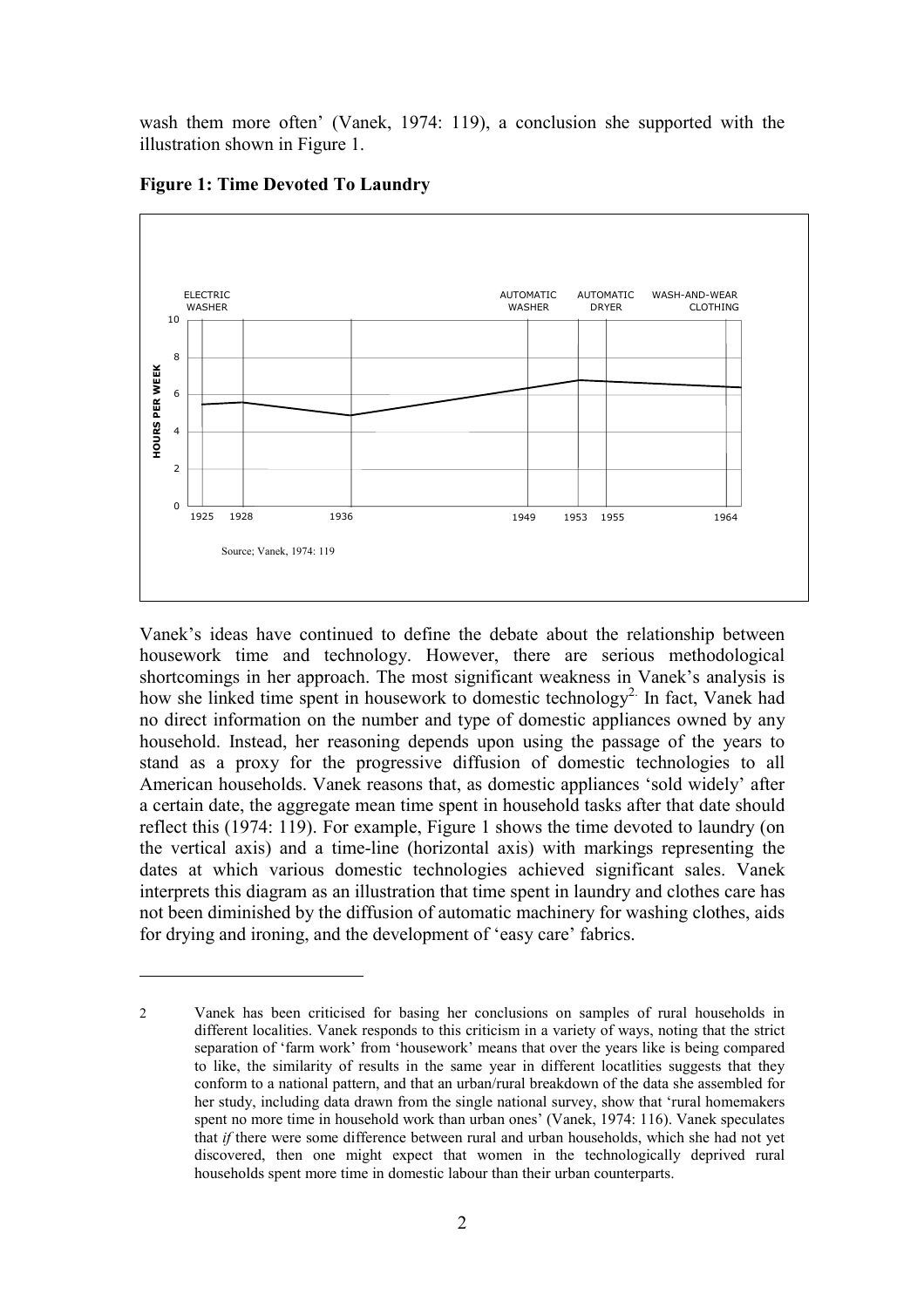In making her claims about the effects of domestic technology on time spent in housework, Vanek's analytic strategy is twofold. Firstly, she screens-out a finite number of potentially confounding factors – changes in employment, household income, education and family composition  $-$  thereby controlling for compositional change in the American population. Vanek is aware of significant differences between sub-populations in time spent in household work noting, for example, that 'employed women devote about half as much time to household tasks as non-employed women<sup>2</sup> (1974: 118). Vanek acknowledges that in recent times ëproportionately fewer women are full-time homemakers' and this alone might be expected to result in a progressive decline in the time devoted to housework (1974: 118). She also recognises that there are likely to be differences in the hours of housework associated with women's family and socio-economic characteristics, women's marital status, family income, education and the number and age of children.

Secondly, the most crucial element in Vanek's strategy is her assumption that any residual change (or lack of change) over the forty-year period must be the result of the diffusion of domestic technology. However, in addition to the mass adoption of domestic appliances, other important cultural changes were taking place at the same time, for example, public awareness of hygiene increased and there was a new emphasis on parental behaviour during the early years of childhood. Economists have developed the term 'unobserved characteristics' to cover all the factors that might influence social and economic action but are not directly measured in the survey being analysed.

Logically, there is no substitute for being able to combine some direct measure of the time spent in domestic activities with direct observation of the household stocks of domestic technology. This is precisely what this paper provides. Our analysis is based on the only dataset with good information about the ownership of key appliances and accurate measures of the time spent in housework<sup>3</sup>.

Proponents' case for the contrary hypothesis  $-$  that domestic technology reduces housework time  $-$  suffers from exactly the same methodological problem. After discovering the archived Mass Observation time-diaries for the U.K. in the 1930s and 1950s, Gershuny felt he had a historical sequence of data to rival that of Vanek. Just as Vanek's conclusion was taken-for-granted for almost thirty years, it's rebuttal by Gershuny and Robinson (1988) has now achieved the aura of 'commonsense'. They argue that 'domestic work has been declining for women', even after controlling for 'structural changes' in 'women's employment and family status' (Gershuny and Robinson, 1988: 551). This reduction of routine housework is attributed to three causes - the desire to reduce unsatisfying low status activity, the women's movement generating normative support for reducing womenís responsibility for housework and the 'time-saving features of new household appliances' such as the dishwasher and the microwave (Gershuny and Robinson, 1988: 539)<sup>4</sup>.

 $\overline{a}$ 

<sup>3</sup> The only exception is Finland, which in some time use survey has collected some scattered information about ownership of applicances.

<sup>4</sup> Gershuny and Robinsonís endorsement of the time-saving characteristics of domestic technology is more muted than might be expected from Gershuny's publications.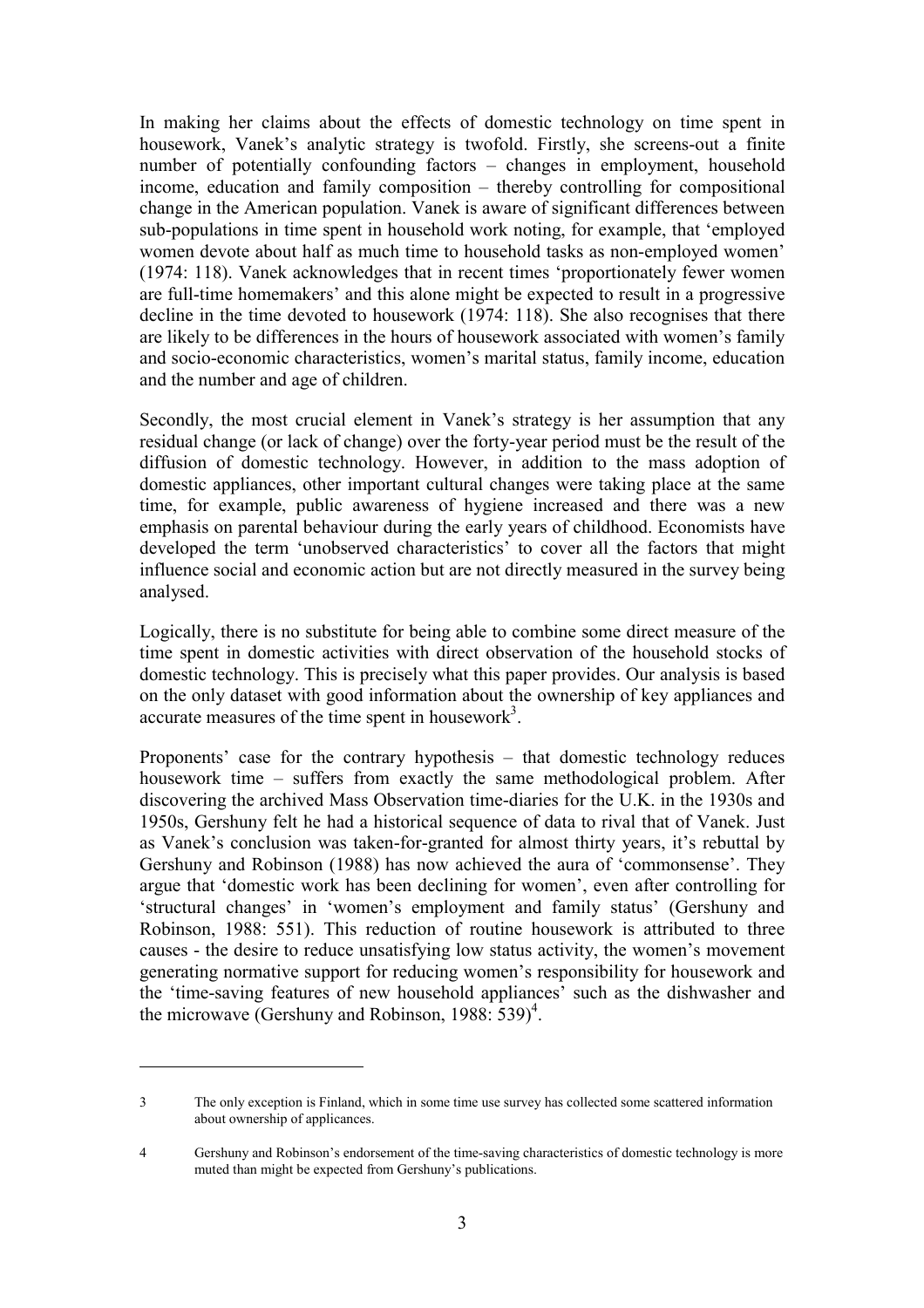Clearly, differences between women are crucial to any discussion about housework time. After analysing the data by social class, Gershuny found a steep decline in the domestic labour time of working-class housewives from 1951 onwards, a period that coincides with the mass consumption of white goods. Gershuny concludes that 'it would seem perverse to refuse to ascribe a substantial part of the reduction [in working class women's hours of domestic work] to the diffusion of domestic technology' (1985: 151)<sup>5</sup>. The time use of middle-class housewives, however, follows a more complex pattern. The curve of average time that middle-class housewives spent in housework climbs sharply from 1937 to 1961 before declining almost as fast between 1961 and 1984. According to Gershuny, the steep rise between 1937 and 1961 is due to 'the servant problem', that is, declining availability and use of domestic servants. After 1961, however, middle-class housewives reduced their routine housework in direct parallel with working-class housewives because of the timesavings delivered by new domestic technologies (Gershuny, 1985: 150-153).

In disputing Vanek's interpretation of historical trends in time spent in housework, Gershuny<sup>6</sup> and Vanek often seem to be talking past each other. Crucially, Gershuny operates with a more restricted conception of the term 'housework'. When Vanek claimed that time spent in housework had remained constant or, if anything, had increased over a forty-year period, she was making a claim about the time nonemployed women devoted to all domestic tasks, including childcare and shopping. Recall, moreover, that Vanek explicitly suggested that between 1924 and 1966 there had be a re-allocation of the time devoted to the component tasks of housework. Gershuny and Robinson's data suggest that the time women devote to both childcare and shopping has increased over the three decades they studied, while time spent in 'routine housework' has decreased over the same period. This finding is consistent with Vanek's interpretation of how time spent in domestic tasks had changed over time, casting a shadow of artificiality over the adversarial nature of the dispute.

Like Vanek, however, Gershuny has no direct evidence about the ownership and use of domestic appliances, as he haltingly acknowledges (Gershuny, 1985: 152). As a consequence, he too allows the passage of the years to act as a proxy for the diffusion of domestic technology. In contrast, we argue that it is essential to have a close match between knowledge about the ownership of particular appliances and the time spent in the specific task for which they are designed. Only then can we examine whether appliances save labour in a particular task. Fortunately, the Australian Bureau of Statistics included questions about the ownership of household appliances in the 1997 Time Use Survey. This provides a unique opportunity to study whether the presence of domestic technology in the household affects the amount of time women devote to household tasks.

 $\overline{a}$ 

<sup>5</sup> Gershuny expresses a changed view in his most recent book (Gershuny, 2000) which is similarly framed as a rebuttal of the standard interpretation of Vanek's views.

<sup>6</sup> This same comment also applies to Gershuny and Robinson (1988).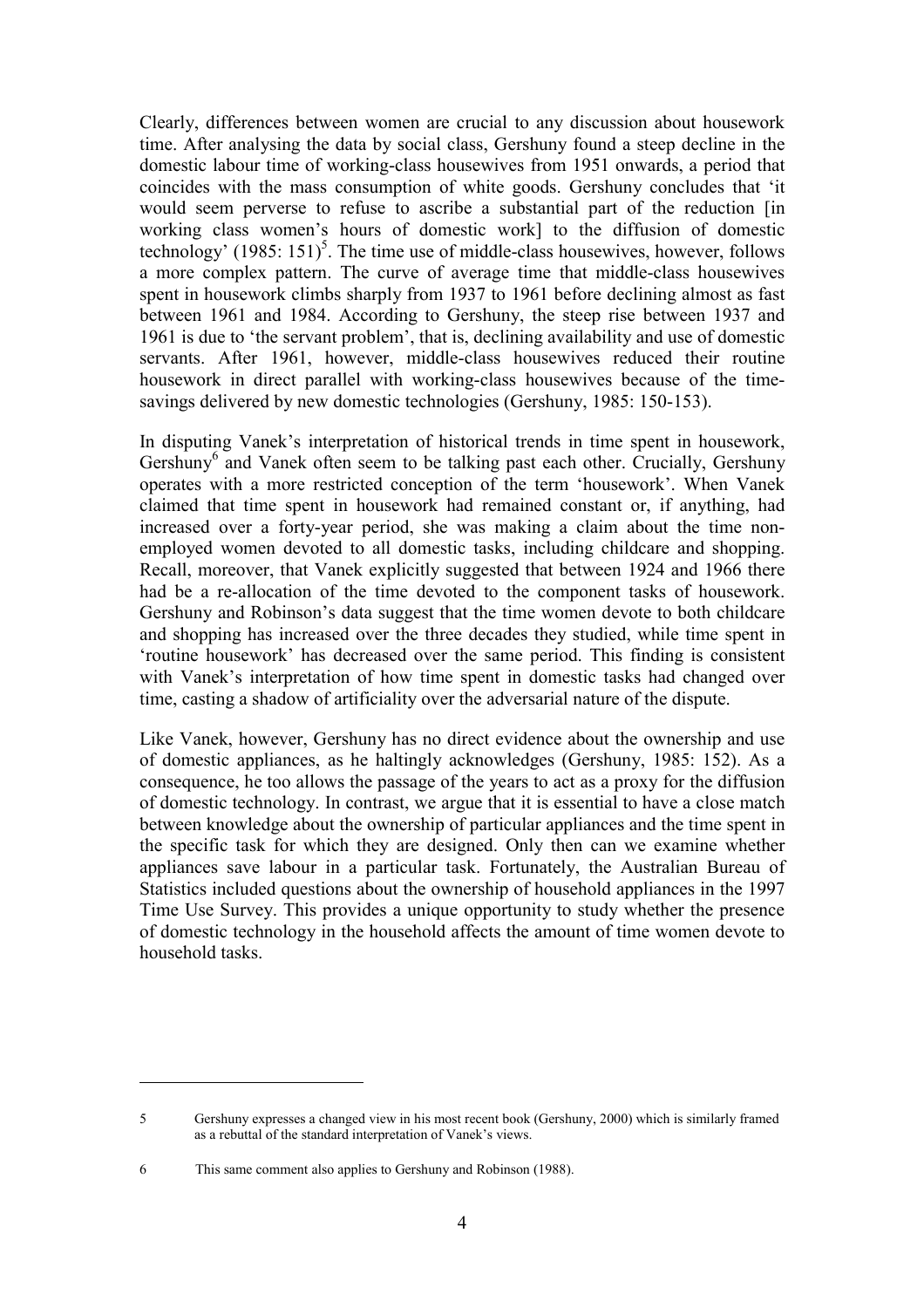## **2 Data source**

 $\overline{a}$ 

In 1997, the Australian Bureau of Statistics conducted the second national survey of time use patterns among the population (Australian Bureau Of Statistics, 1998a, 1998b). The 1997 Time Use Survey is based on a multi-stage area sample of private dwellings. The sample design ensured that within each State and Territory in Australia each person had an equal chance of selection. Because patterns of time use tend to vary with the time of year, the survey was conducted during four collection periods evenly timed throughout the year, one during each season. To ensure that each day of the week was sampled, an equal proportion of respondents were instructed to complete their diaries on designated days. After sample loss, 4555 households (containing 8618 persons) were selected for inclusion in the survey.

Information was collected from each selected household by interviewer-administered questionnaires and self-completed diaries. Trained interviewers collected basic information about the household and each of its members aged 15 years or more from a household representative, chosen from amongst the adult members of the household. Diaries were then left for each person aged 15 years or more who were asked to record their activities over two consecutive, specified days. Seventy-three per cent of households and 84 per cent of persons were classified as 'fully responding' (Australian Bureau Of Statistics, 1998a: 12-13).

As part of the 1997 Time Use Survey, household representatives were asked about stocks of selected domestic appliances, ownership of motor vehicles and the frequency of consumption of market substitutes for household work associated with food and drink preparation and cleanup, laundry, and grounds care over the previous fortnight<sup>7</sup>. On the basis of this data, we analyse the impact of these technologies on time use patterns through a series of distinct stages. Where possible, the appliances chosen are contemporary and in the process of being adopted by consumers. For the purposes of analysis, it is important to compare behaviour in households that do and do not own a particular appliance. For example, as almost every household possesses a washing machine or stove, no statistically valid comparison between the behaviour of owners and non-owners is possible.

Firstly, we match the technology to time spent in the specific task it is designed for. Microwave ovens, deep freezer and dishwashers are all designed as aids in food preparation and meal clean-up, clothes dryers assist with laundry and clothes care, and mowers and edge-trimmers are design to lighten the tasks of grounds care. Food and drink preparation and cleanup, laundry, grounds care, and household work are all groupings of more finely defined activity categories  $-$  the 1997 Time Use Survey distinguishes 217 of these refined activity categories. [Table A. 1](#page-22-0) in the appendix describes how the activity groupings used in this analysis are built from the more detailed activity codes. Information about men's time spent in these tasks is included

<sup>7</sup> Information was sought on the number of times the household had had a meal at a restaurant, had takeaway food, whether the household had used a dry cleaning, ironing, or laundry service, and whether the household had used a gardener or a lawn mowing service. In addition, household representatives were asked whether their households had used a cleaner or housework help and whether their households usually used formal and informal child care.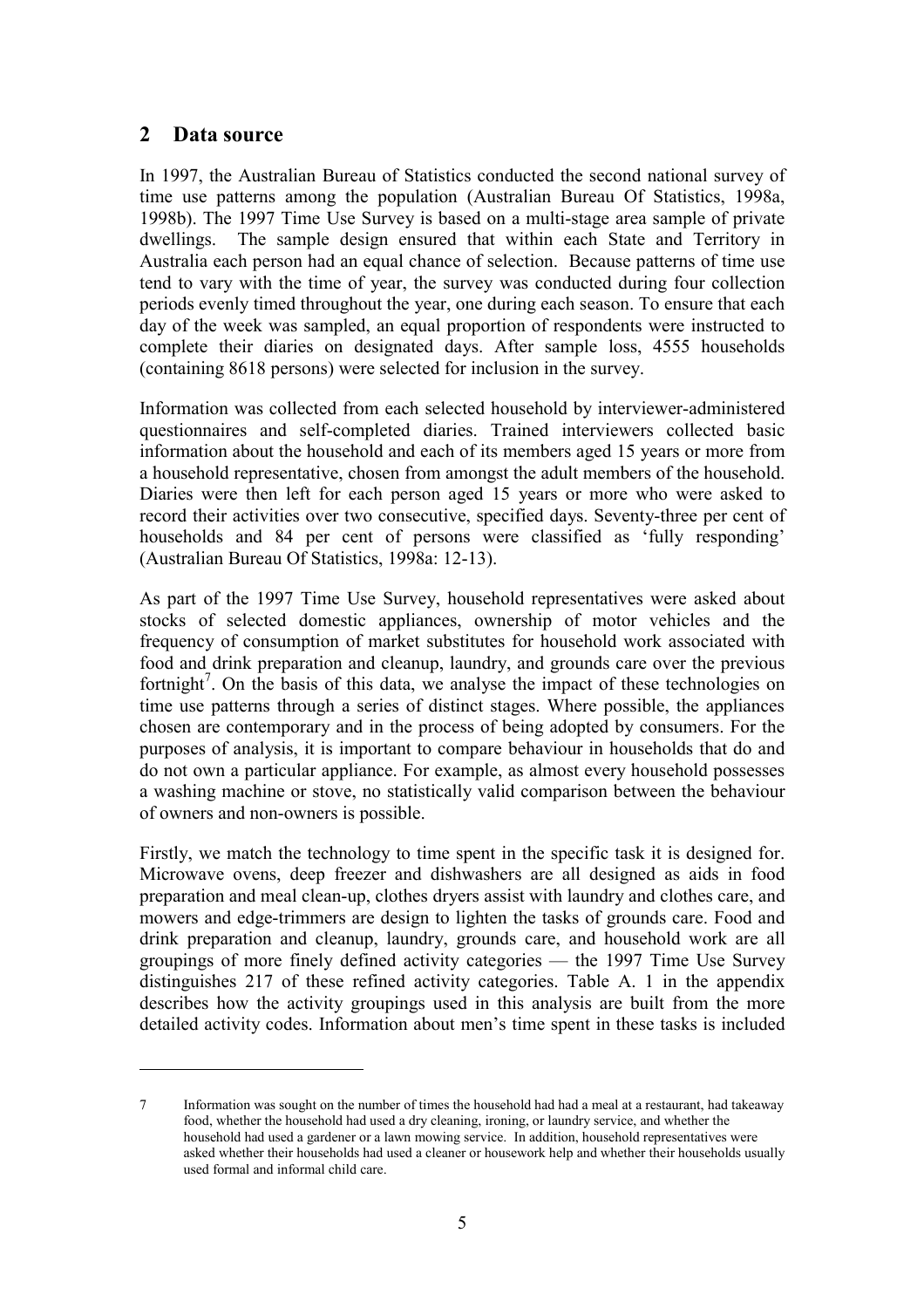primarily because changes in menís share of domestic work might be expected to affect women's time.

Secondly, we investigate the impact these technologies on women's and men's time spent in household work at a more aggregate level. The value of this procedure is twofold. Since experience has shown that in analysing time use data the narrower and more infrequent the activity the weaker the statistical reliability, this procedure provides a rather blunt, but more reliable, measure of the impact of technology. It also provides a means of detecting some indirect effects of employing domestic technology. For example, if households with a dishwasher have more dinner parties and as a result become less interested in gardening, we may find that dishwashers reduce the overall burden of housework even though they do not save time in meal preparation and cleanup.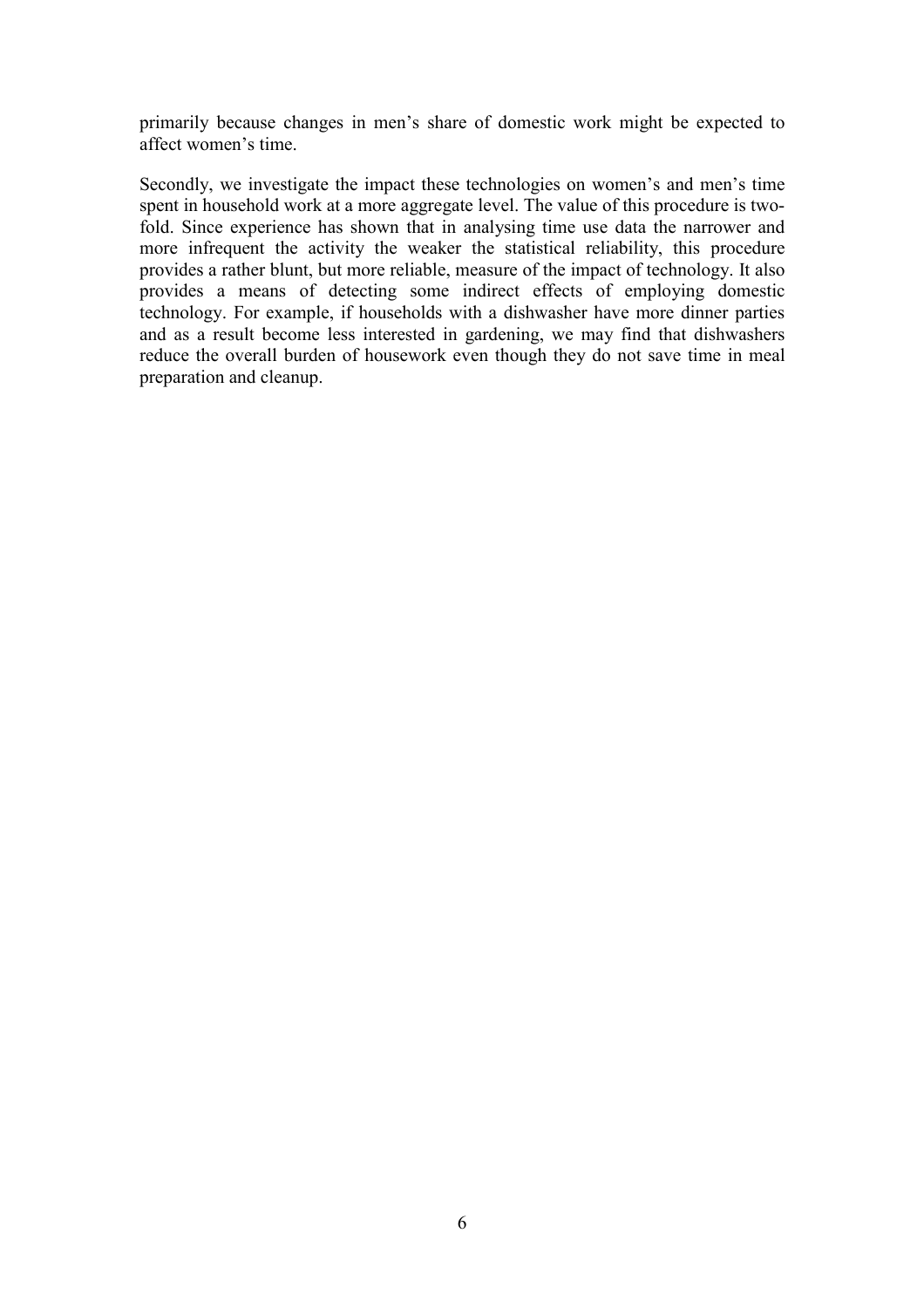## **3 Method**

In this article, a mixture of tobit and ordinary least squares regression models are used to examine the relationship between domestic technology and time spent in household work. These techniques allow us to control for a variety of variables with the potential to confound the interpretation of the relationship. A substantial proportion of the daily diaries do not report any episodes of food and drink preparation and cleanup. A similar situation obtains in relation to laundry and grounds care. For a significant proportion of the daily diaries, therefore, the amount of time spent in these activities is zero, constituting an observational limit. Ordinary least squares regression, that does not take into account the qualitative difference between a limit and a nonlimit observation, is an inappropriate method for analysing this information. The tobit model, on the other hand, is specifically designed to accommodate the peculiarities of this kind of information (Greene, 2000: 905-926). Consequently, Tobit models, are used to investigate the relationship between domestic technology and time spent in food and drink preparation and cleanup, laundry, and grounds care. As only a tiny proportion of the diaries reported zero observations of broader aggregate of household work, ordinary least squares regression models are used to investigate the relationship between domestic technology and time spent in household work.

All the regression models flow the same form. The dependent variables in the tobit models are, as mentioned above, time spent in food and drink preparation and cleanup, time spent in laundry, and time spent in grounds care. The dependent variable in the regressions models is time spent in household work. Each of these time use variables is measured in minutes per day.

The regression models share the same independent variables. Those of primary interest here relate to the domestic appliances mentioned above. Household ownership of a microwave oven, a deep freezer, a dishwasher, a clothes dryer, and a lawn mower or a whipper-snipper are entered into the models as five dichotomous variables (1=own, 0= does not own).

The tobit and regression models incorporate a number of other independent variables as controls. These include day of the week, month of the year, whether it was a holiday, geographical location, age, health status, education, ethnicity, household composition, equivalent weekly household income, husband's share of family income (where applicable), type of dwelling, number of vehicles possessed by the household, consumption of cleaning services, and use of formal and informal child care. These controls are more fully described in Appendix A.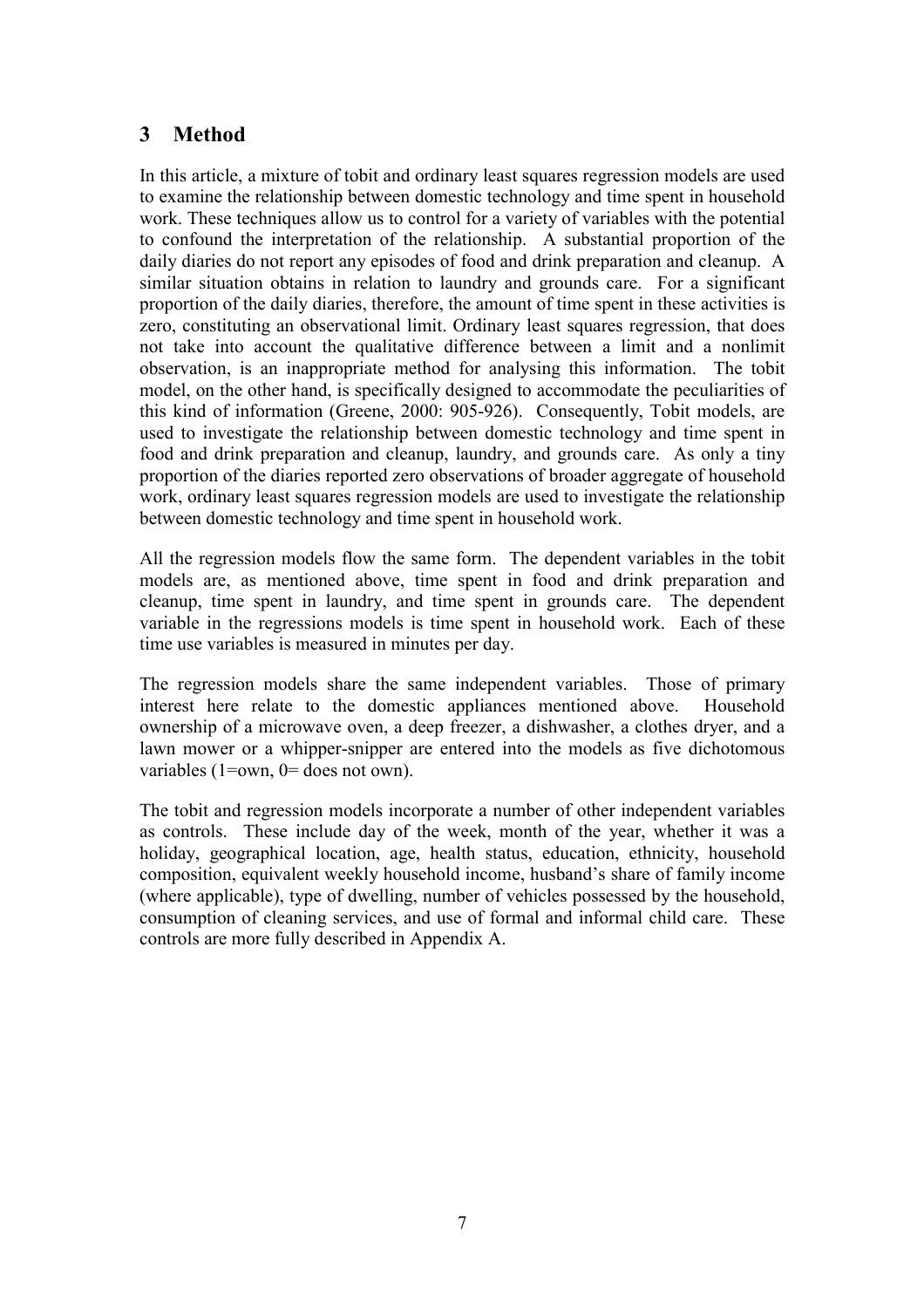### **4 Domestic technology and time spent on housework**

Table 1 describes the mean amount of time spent by Australian women and men in various kinds of household work. Women are predominantly responsible for 'food, drink preparation and cleanup' and laundry, as well as household work more generally. Grounds care, however, is mostly a male activity.

|                                |               |       | Wome Men Two-tailed significance of the |
|--------------------------------|---------------|-------|-----------------------------------------|
|                                | n             |       | difference in means                     |
| Food and drink preparation and | 72.3          | 26.9  | 0.00                                    |
| cleanup                        |               |       |                                         |
| Laundry                        | 30.8          | 4.3   | 0.00                                    |
| Grounds care                   | $15.3$ $21.2$ |       | 0.00                                    |
| Household work                 | 324.2         | 186.8 | 0.00                                    |
| N                              | 6781          | 6351  |                                         |

| Table 1: Mean time spent in various kinds of household work by Australian |
|---------------------------------------------------------------------------|
| women and men (minutes per day)                                           |

Source: *Time Use Survey*, Australia, 1997

Table 2 describes the incidence of microwave ovens, deep freezers, dishwashers, clothes dryers, and lawn mowers and edge trimmers amongst the Australian population. Of the domestic technologies investigated here, microwave ovens are the most universally distributed, found in over 80 per cent of households. A similar proportion - approximately 75 per cent  $-$  of households own a lawn mower or edge trimmer. Deep freezers and clothes dryers are less common. Roughly 50 per cent of households have a deep freezer, and a similar proportion own a clothes dryer. Only about 30 per cent of households possess a dishwasher.

| Technology                 |                         | N    | $\frac{0}{0}$ |
|----------------------------|-------------------------|------|---------------|
| Microwave oven             | Household has           | 5518 | 83.1          |
|                            | Household does not have | 1122 | 16.9          |
|                            | Total                   | 6640 | 100.0         |
| Deep freezer               | Household has           | 3528 | 53.1          |
|                            | Household does not have | 3112 | 46.9          |
|                            | Total                   | 6640 | 100.0         |
| Dishwasher                 | Household has           | 2231 | 33.6          |
|                            | Household does not have | 4409 | 66.4          |
|                            | Total                   | 6640 | 100.0         |
| Clothes dryer              | Household has           | 3798 | 57.2          |
|                            | Household does not have | 2842 | 42.8          |
|                            | Total                   | 6640 | 100.0         |
| Lawn mower or edge trimmer | Household has           | 5053 | 76.1          |
|                            | Household does not have | 1587 | 23.9          |
|                            | Total                   | 6640 | 100.0         |

**Table 2: Incidence amongst Australian women and men of living in a household that possesses certain kinds of domestic technology** 

Source: *Time Use Survey*, Australia, 1997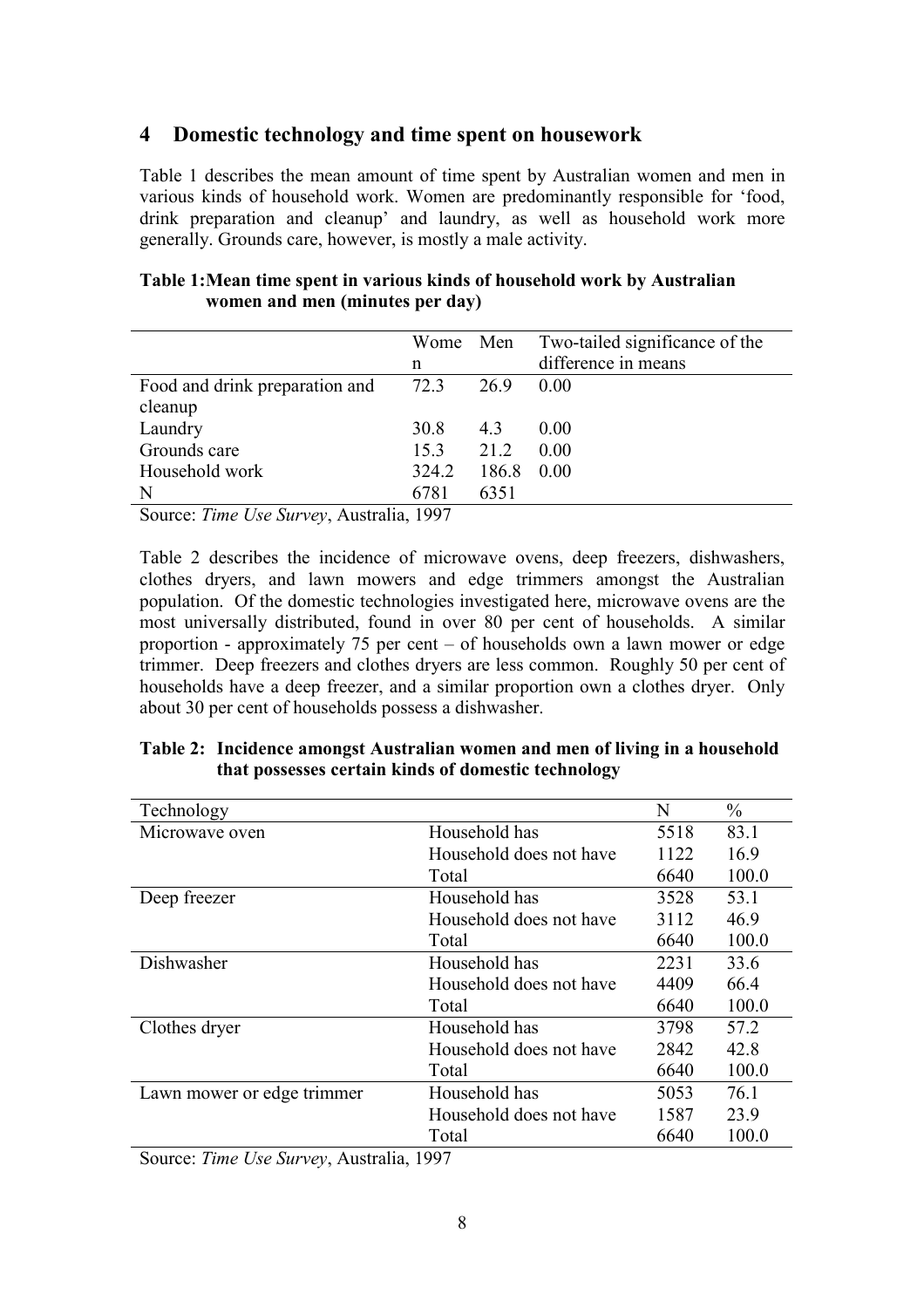The full results of the tobit and ordinary least squares regression models are presented in Tables A2 to A3 in the appendix. The results on the impact of domestic appliances on time spent in household work are presented in a more summarised form in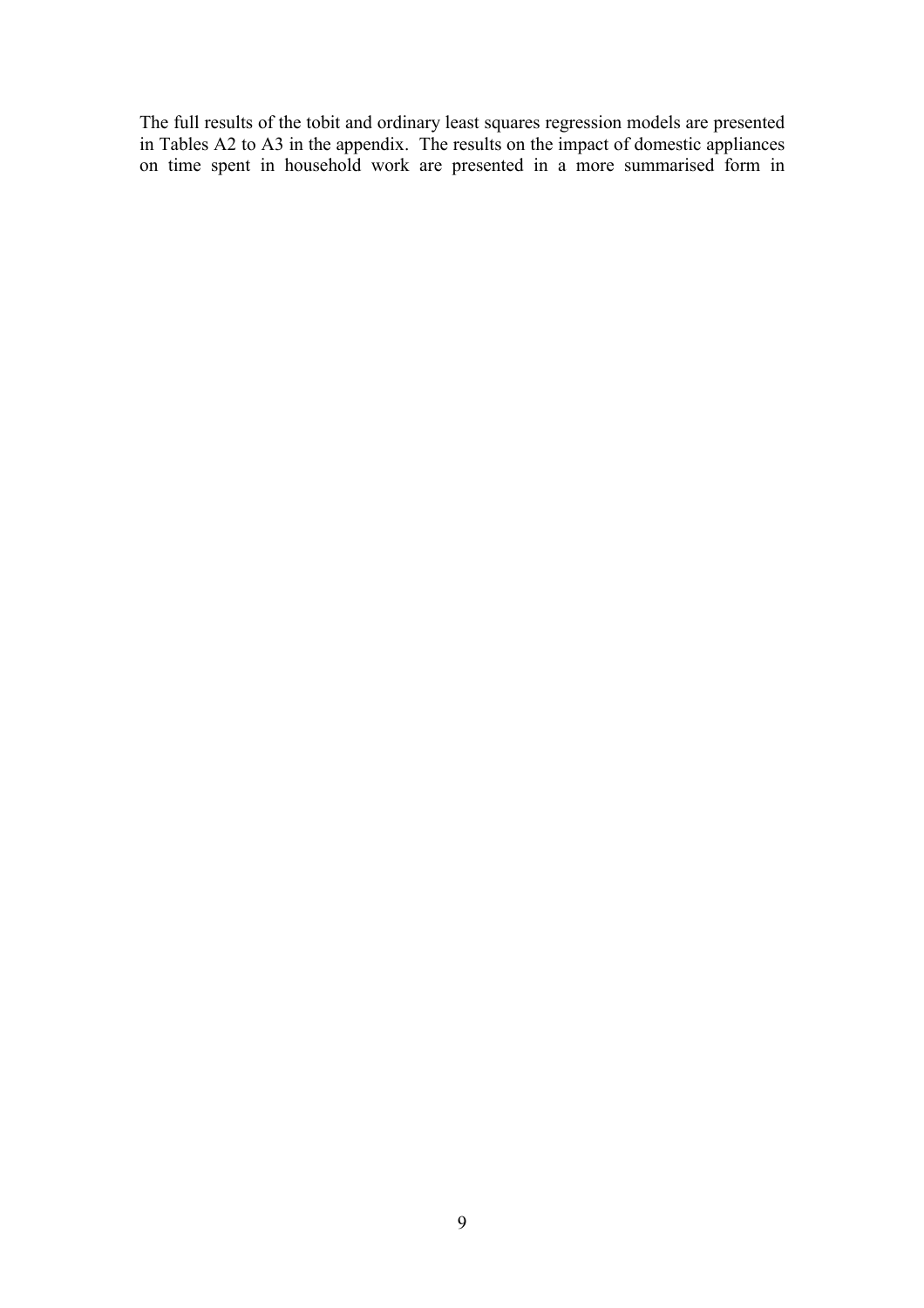[Table 3.](#page-14-0) For each of the domestic appliances investigated here, the table reports the effect that owning a particular appliance has on the amount of time spent in various [k](#page-14-0)inds of household work. The cells in these tables show the net marginal effect of various technologies on time spent at household work (measured in minutes per day). In the section below, net marginal effects are only shown where the co-efficient achieves a level of statistical significance.

Turning to the impact of kitchen appliances first, the data suggests that they do not save women any time. Despite its capacity to cook food in a fraction of the time needed by conventional stoves, owning a microwave has no significant effect on the time use patterns of women, even when the number of meals out is held constant. Nor does the deep freezer's ability to harvest the economies of scale in meal production significantly reduce the average time that women devote either to meal preparation or to housework overall. While the data does not allow the process of food and drink preparation and the associated meal cleanup to be separated, it would seem reasonable to expect that a dishwasher, by reducing the time required for meal cleanup, might lower the overall time spent in the kitchen. Contrary to expectations, however, dishwashers appear of have no significant effect on either the time Australian women spend in food or drink preparation and cleanup, or in the daily hours devoted to housework.

Perversely, however, some kitchen appliances seem to diminish the time men spend in food or drink preparation and its associated clean-up, or in housework overall. Although owning a microwave has no significant effect, owning a deep freezer does significantly decrease the time men spend in food preparation and cleanup by approximately 3 minutes per day. However, these savings in meal preparation time are not passed on to any significant saving in men's overall daily housework time. In a variation on this pattern dishwashers, while not diminishing the time men spend in food or drink preparation and cleanup, reduce the time that men spend in housework overall.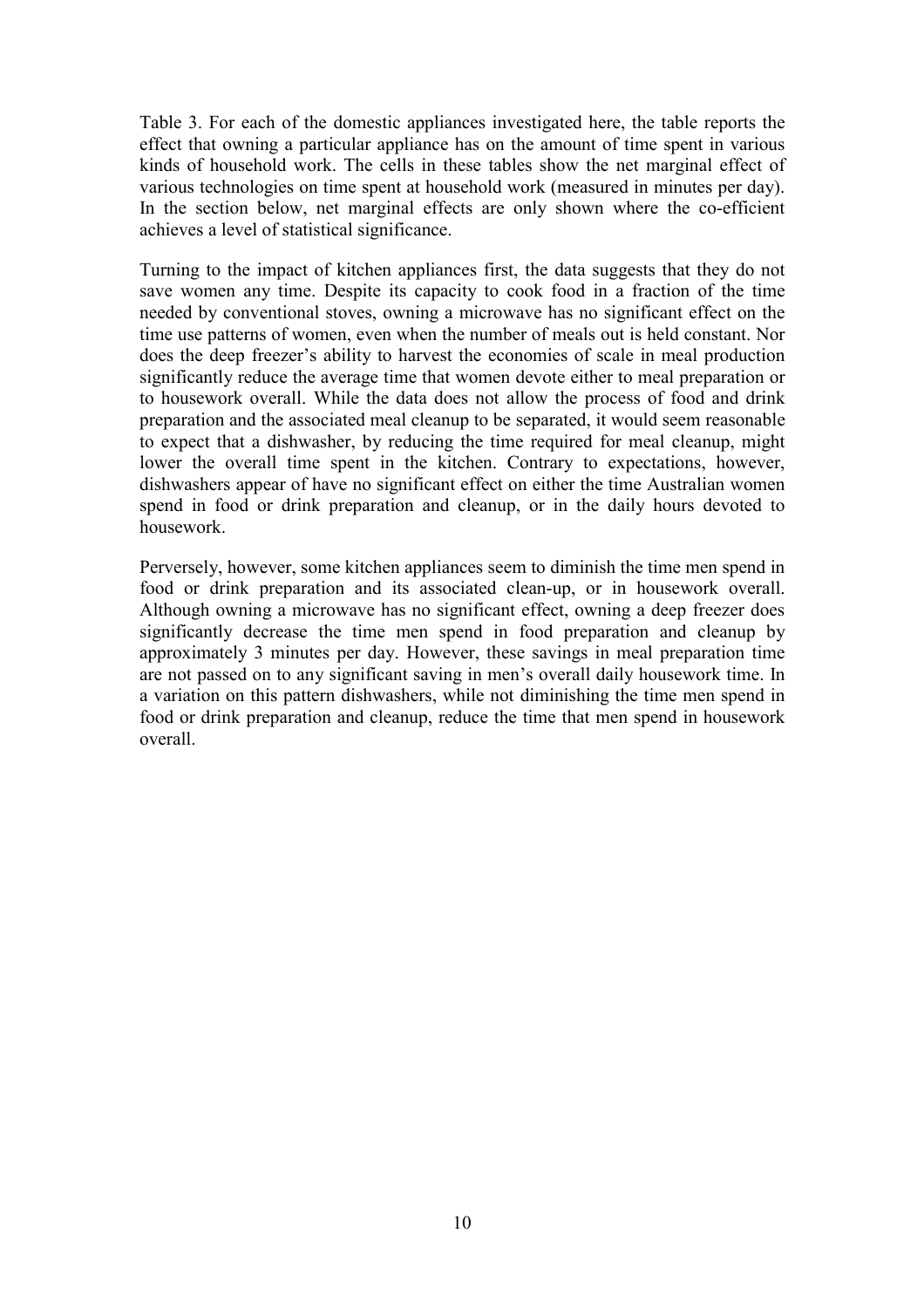|                             | Microwaves                                                                                                | Deep<br>Freeze | Dishwasher               | Dryer          | Lawn<br>mower or<br>edge<br>trimmer |
|-----------------------------|-----------------------------------------------------------------------------------------------------------|----------------|--------------------------|----------------|-------------------------------------|
| Women                       |                                                                                                           |                |                          |                |                                     |
| Food /drink preparation and | n.s.                                                                                                      | n.s.           | n.s.                     |                |                                     |
| cleanup <sup>†</sup>        |                                                                                                           |                |                          |                |                                     |
| Laundry <sup>†</sup>        |                                                                                                           |                | $\overline{\phantom{0}}$ | $3.21**$       |                                     |
| Grounds care <sup>†</sup>   |                                                                                                           |                |                          |                | n.s.                                |
| Household work              | n.s.                                                                                                      |                | n.s.                     | n.S.           | n.s.                                |
| Men                         |                                                                                                           |                |                          |                |                                     |
| Food/drink preparation and  |                                                                                                           | $-2.70**$      | n.s.                     | Ξ.             |                                     |
| cleanup <sup>†</sup>        |                                                                                                           |                |                          |                |                                     |
| Laundry <sup>†</sup>        | Ξ.                                                                                                        |                |                          | n.s.           |                                     |
| Grounds care <sup>†</sup>   | ۳.                                                                                                        |                |                          | $\blacksquare$ | 9.33**                              |
| Household work              | n.s.                                                                                                      |                | $-9.16*$                 | n.s.           | 14.69*                              |
| ÷<br>Notes:                 | <b>Based Tobit estimates</b>                                                                              |                |                          |                |                                     |
| $***$                       | Significant at the 0.01 level                                                                             |                |                          |                |                                     |
| sk.                         | $\mathcal{C}_{i}$ and $\mathcal{C}_{i}$ and $\mathcal{C}_{i}$ the $\mathcal{C}_{i}$ $\mathcal{C}_{i}$ and |                |                          |                |                                     |

#### <span id="page-14-0"></span>**Table 3: The marginal effects of appliances on the time spent in household work by Australian women and men**

Source: Time Use Survey, Australia, 1997

n.s. not significant

Laundry and grounds care are the most sex-segregated of domestic tasks. Women specialise in laundry (accounting for 87 per cent of all the time spent in this task) while men are the predominant contributors to grounds care (accounting for 54 per cent of the time devoted to gardening, pool or pet care). These results of this analysis shows that, net of other influences, ownership of appliances designed to save labour in laundry and grounds care tends to increase the time allocated to these tasks by those most responsible for them. Women who live in households that have clothes dryers tend to spend approximately three minutes more in laundry activities than do similar women who do not have clothes dryers. However, the extra time devoted to laundry does not translate into more time spent in household work overall. Owning a lawnmower or an edge trimmer increases men's time spent in ground care and housework generally, even when the type of dwelling (free-standing bungalow versus apartment) is held constant. Men who live in households that have a lawn mower or a whipper-snipper tend to spend approximately nine minutes longer per day in grounds care and a quarter of an hour longer in housework in general than do similar men whose households do not own these appliances.

Significant at the 0.05 level

It may well be thought that household income explains the ownership of appliances, and that in studying the alleged effects of appliances on time spent in domestic work, we are inadvertently capturing the effect of class. Previous research has shown that high-income households not only own more domestic appliances but also consume more market services that substitute for their own domestic labour (Bittman, 2000). As can been seen in [Table 4,](#page-15-0) equivalent household income is significantly associated with small reductions in time spent in unpaid work.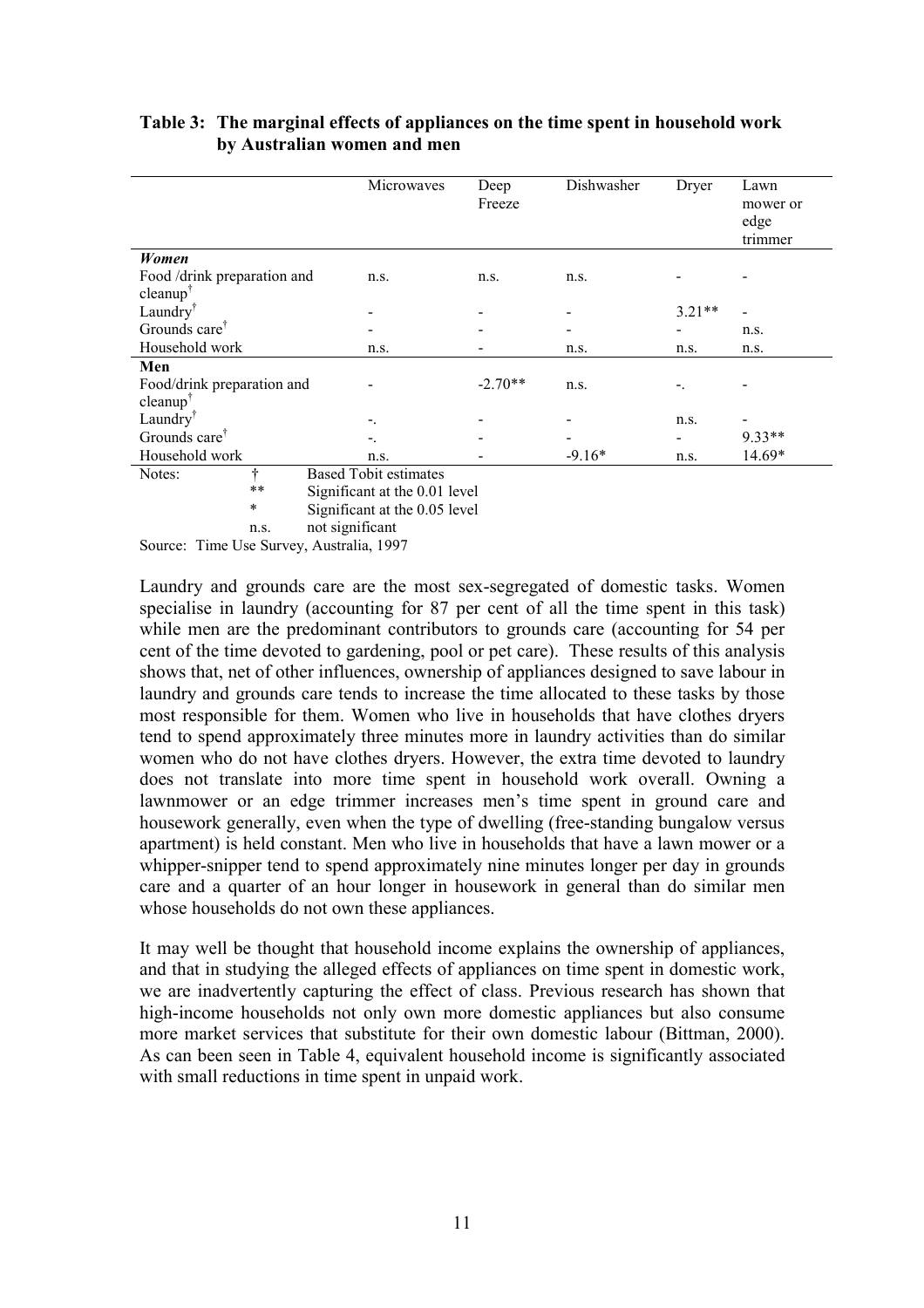|                           |                                                                      | \$1000 extra household incomet |
|---------------------------|----------------------------------------------------------------------|--------------------------------|
| Women                     |                                                                      |                                |
|                           | Food /drink preparation and cleanup <sup><math>\uparrow</math></sup> | $-0.55**$                      |
| Laundry                   |                                                                      | n.s.                           |
| Grounds care <sup>†</sup> |                                                                      | n.s.                           |
| Household work (min/day)  |                                                                      | $-2.53**$                      |
| Men                       |                                                                      |                                |
|                           | Food/drink preparation and cleanup <sup>†</sup>                      | $-0.30**$                      |
| Laundry                   |                                                                      | n.S.                           |
| Grounds care <sup>†</sup> |                                                                      | $-0.33**$                      |
| Household work            |                                                                      | $-2.23**$                      |
| Notes: $\ddagger$         | Adjusted for household size                                          |                                |
|                           | <b>Based Tobit estimates</b>                                         |                                |
| $***$                     | Significant at the 0.01 level                                        |                                |
| $\ast$                    | Significant at the 0.05 level                                        |                                |
| n.s.                      | not significant                                                      |                                |
| Source:                   | Time Use Survey, Australia, 1997                                     |                                |

#### <span id="page-15-0"></span>**Table 4: The marginal effects of equivalent household income (\$1000s) on the time spent in household work**

However, a \$1000 increase in household income is associated with only a very modest (around two minutes per day) reduction in the time men or women devote to unpaid housework and childcare. The effect of high income reducing the time spent in separate components of housework, such as cooking, laundry or grounds care, is very small or insignificant<sup>8</sup>. To earn an extra \$5000 dollars a week and to save perhaps a quarter of an hour a day in housework, suggests something about the utility of domestic labour.

In addition, exchange or bargaining theory suggests that the relative share of resources within households has an important influence of how time will be allocated among household members. These theories predict that the person contributing more financial resources will do less domestic labour.

 $\overline{a}$ 

<sup>8</sup> A \$1000 rise in household income is significantly associated with a less than 1 minute per day fall in the time women spent in cooking. This is the only statistically significant association between income and the components of domestic labour.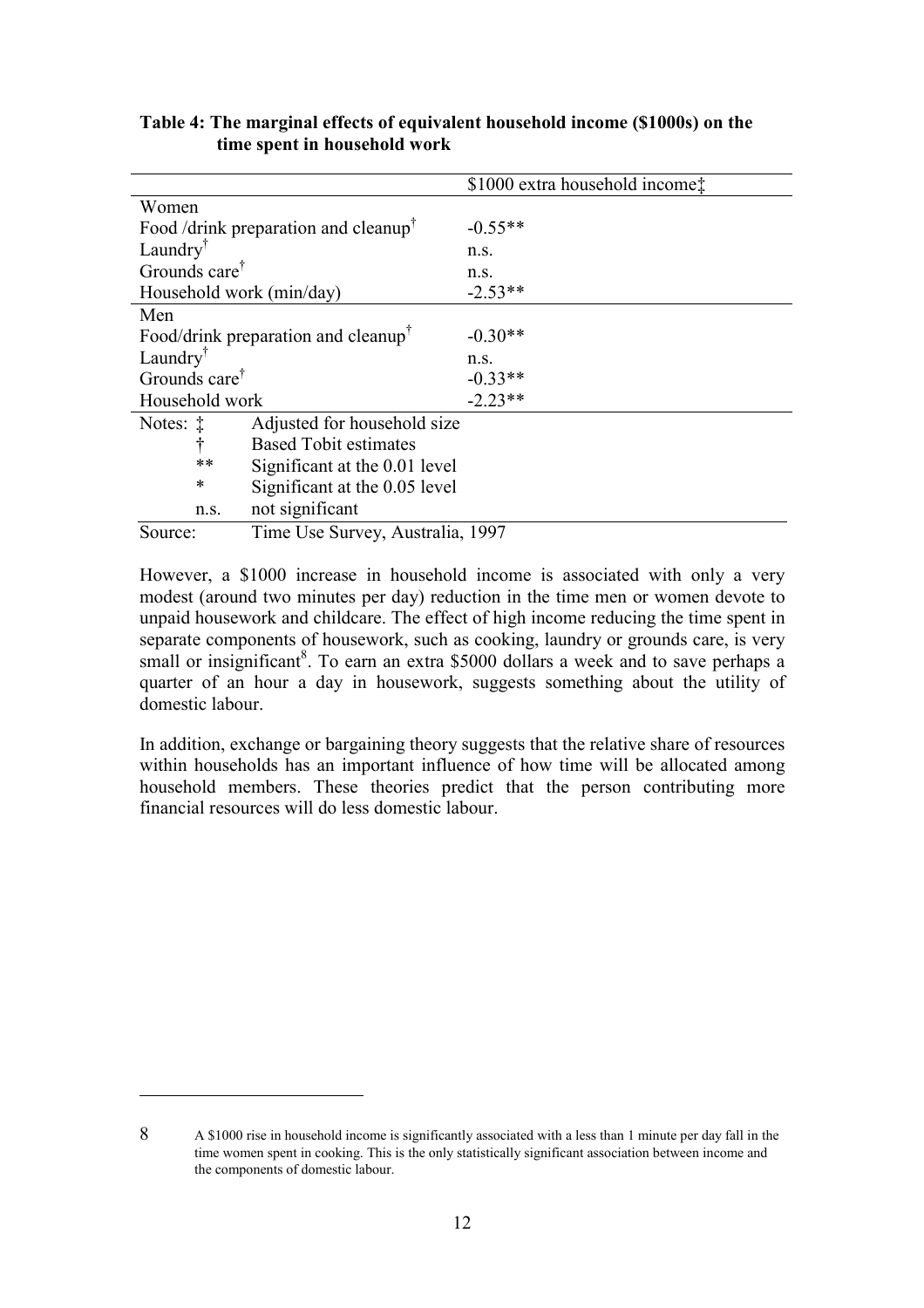|                                                                                  | $0\%$ | 25%      | 59%      | 75%      | 100%     |
|----------------------------------------------------------------------------------|-------|----------|----------|----------|----------|
| Women                                                                            |       |          |          |          |          |
| Food /drink preparation                                                          |       |          |          |          |          |
| and cleanup <sup>†</sup>                                                         | 0.00  | $-2.40$  | $-4.32$  | $-5.74$  | $-6.68$  |
| Laundry <sup>†</sup>                                                             | n.S.  | n.s.     | n.s.     | n.s.     | n.s.     |
| Grounds care <sup>†</sup>                                                        | 0.00  | $-0.56$  | $-0.78$  | $-0.65$  | $-0.18$  |
| Household work                                                                   | 0.00  | $-10.78$ | $-19.43$ | $-25.95$ | $-30.34$ |
| Men                                                                              |       |          |          |          |          |
| Food/drink preparation                                                           |       |          |          |          |          |
| and cleanup <sup>†</sup>                                                         | 0.00  | $-1.16$  | $-2.32$  | $-3.48$  | $-4.64$  |
| Laundry <sup>†</sup>                                                             | n.s.  | n.S.     | n.S.     | n.s.     | n.S.     |
| Grounds care <sup>†</sup>                                                        | n.s.  | n.s.     | n.s.     | n.s.     | n.S.     |
| Household work                                                                   | 0.00  | $-4.86$  | $-9.72$  | $-14.57$ | $-19.43$ |
| Notes:                                                                           |       |          |          |          |          |
| <b>Based Tobit estimates</b>                                                     |       |          |          |          |          |
| $\ast$<br>Fitted values are shown only where coefficients are significant at the |       |          |          |          |          |
| 0.05 level or better                                                             |       |          |          |          |          |
| not significant<br>n.S.                                                          |       |          |          |          |          |

#### Table 5: The marginal effects of husbands and wives' share of household **income on the time spent in household work\***

Source: Time Use Survey, Australia, 1997

The measure of the respondent's relative power within the household is the respondent's weekly personal income expressed as a proportion of the mean weekly personal income of all adults in the household. Where the wife in a couple provides no income, her relative share of household income will be zero, and where she provides the all income, her share will be one hundred per cent. Following the methods used by Sørensen and McLanahan, a quadratic term is introduced to capture any curvilinear effects.

Table 5 shows that the relative share of income has a much more powerful effect on time spent in domestic labour than even large increases in total household income. Compared to women who are wholly financially dependent on men, women who earn all of their household's income reduce their time spent in housework by half an hour a day, even when hours of paid employment are held constant. However, little of this overall reduction comes from reducing the time spent cooking, laundry or grounds care. Moreover the relationship between income share and the above mentioned domestic activities are curvilinear, so that, proportionally, the greatest reductions in women's domestic labour comes from contributing smaller portions of household income and the effect weakens as women become the dominant earner in the household. This is seen most clearly in effect of relative income share on women's time spent in grounds care, but is also observable in women's time spent in cooking and the broad category of housework.

The impact of relative income on men's domestic labour is also much greater with sharp rises in household income. Among the men who are dominant earners, time spent housework is predicted to diminish by almost 20 minutes a day, when hours of employment are held constant. In contrast to women, the impact of men's income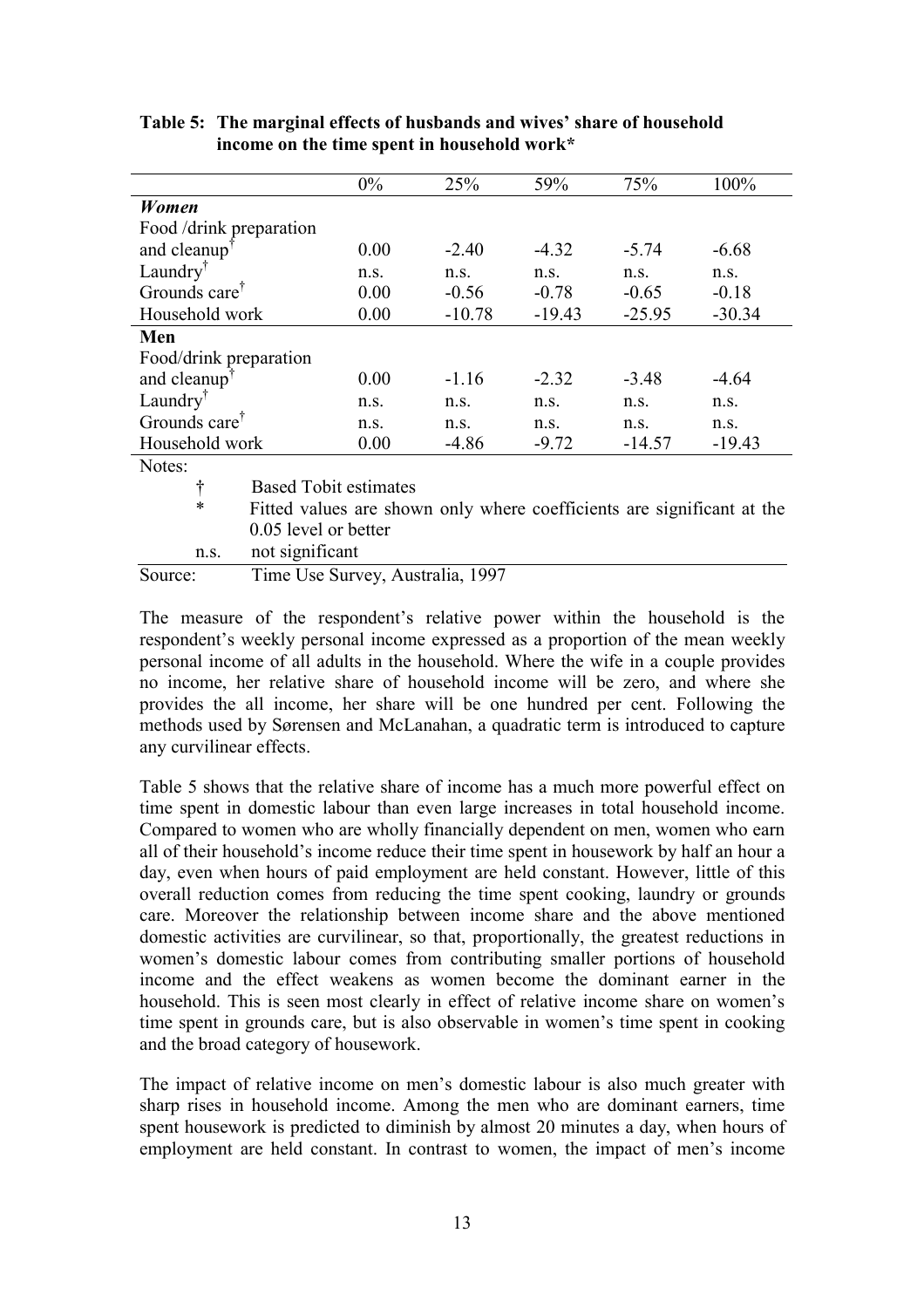share is linear, so that every incremental increase in their income produces the same rate of reduction in domestic labour.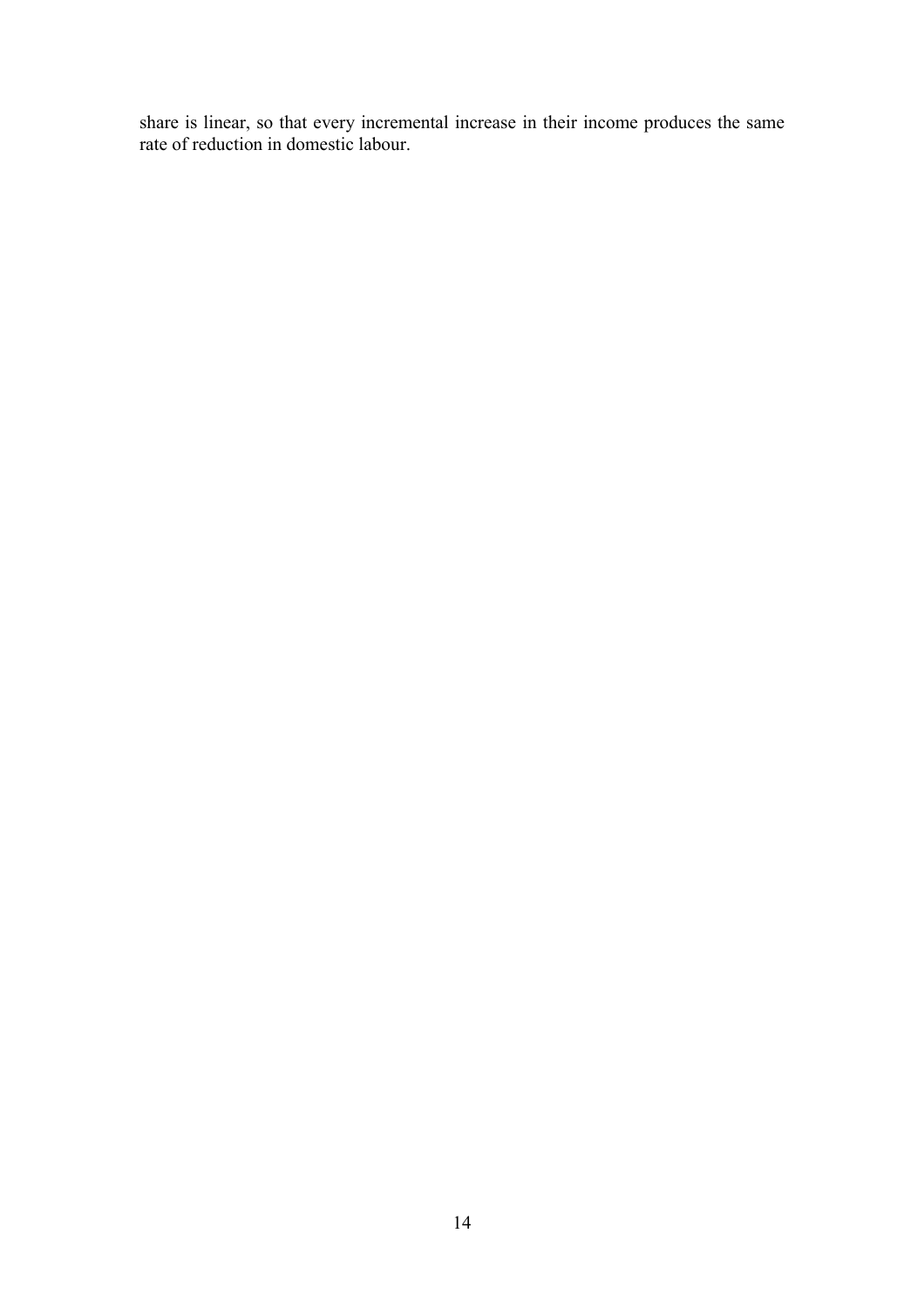## **5 Discussion**

In this article we have provided unique data that matches the ownership of a particular appliance and the time spent in the specific task for which it was designed. Thus we can, for the first time, directly examine whether the domestic appliance actually saves labour-time in a particular task. Our overall conclusion is that owning domestic technology rarely reduces unpaid household work. Indeed, in some cases owning appliances marginally increases the time spent on the relevant task. Nor did we find evidence that the diffusion of these appliances leads to any significant alteration in the traditional gender division of housework tasks. In cases where these contemporary domestic technologies do encourage less household work, it tends to be men who are the beneficiaries.

How do we begin to explain these paradoxical effects? Why do devices allegedly designed to save women domestic labour time either fail to save time or increase the time needed in some tasks? Why do these particular appliances appear to serve men rather than women?

Turning to the issue of the failure to save time first, previous commentators have suggested that this could be connected with rising standards in domestic production. The concept of rising standards implies a greater quantity or quality of domestic production  $-$  for example, more or better meals, cleaner clothes and more attractive gardens. In other words, the appliances are used to increase output and not to save labour time. Unfortunately, currently there are no good measures of the output of domestic labour. However, we have presented some indirect evidence to suggest that households behave in this way. We have show that large differences in income produce only very small changes in the time devoted to housework, childcare and shopping. This finding is consistent with the idea that higher income households do use their appliances (and paid auxiliary workers) to produce a higher output of goods and services – maintaining larger, more refined and more pleasant homes. Indeed, Gershuny's response to Vanek has produced the explicit suggestion that the middleclasses dealt with the historical decline in domestic service by substituting their own labour to produce the domestic goods and services at the culturally required standard.

The most unexpected aspect of our findings is the differences between men and women that emerge in terms of the impact of domestic technologies. None of the appliances we researched reduce women's housework time. Clothes dryers increase the time women spend doing laundry, while microwaves, dish washers and deep freezers have no significant effect on women's daily hours devoted to housework. Paradoxically, some kitchen appliances, such as dishwashers and deep freezers, lead to a reduction in men's housework time. Only a lawn mower or an edge trimmer increase the time men devote to the traditionally male task of grounds care.

An intriguing aspect of household income is the effect of relative shares on the time women and men spend doing domestic work. According to either exchange or bargaining theory, the housewife's financial dependence upon the male provider, and not her gender *per se*, is responsible for the traditional sexual division of domestic labour (Bergman, 1986). One would therefore expect that those providing the larger share of household income would spend less time on housework and childcare. But, as we have shown, this is only strictly true for men. In contrast, the effect of women's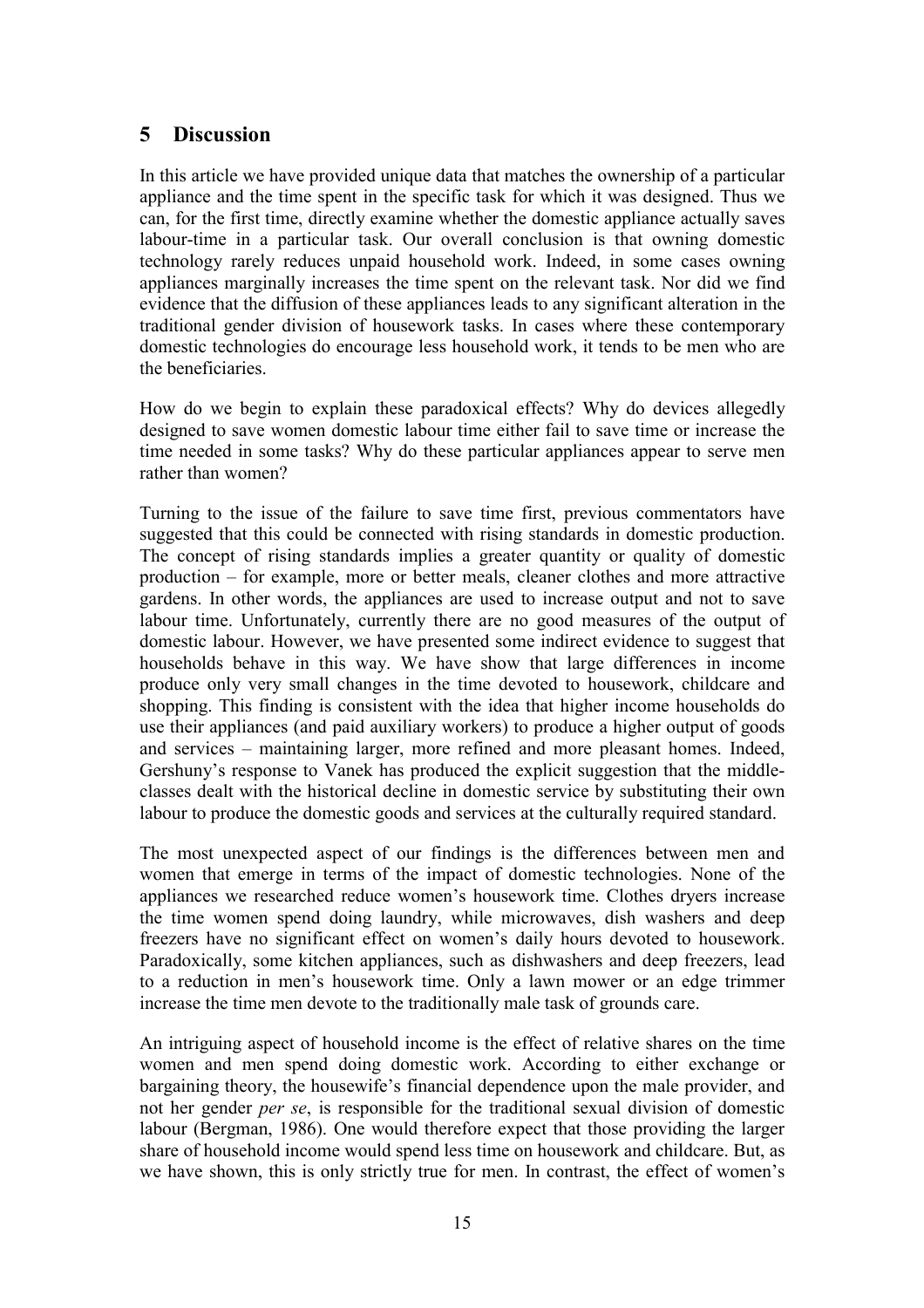share of income on their time spent in domestic labour follows a complex curvilinear pattern. The bargaining effect of women's income share diminishes as their relative contribution to household income increases. It is as though women who provide twothirds of more of their household's income need to reassure their husbands by neutralising the appearance of gender deviance (Bittman, et al 2003).

Clearly, much more is at stake in marital negotiations than money. The social and cultural construction of gender identity is still heavily implicated in the everyday practices of housework (Butler 1990; Jackson and Scott 2002). To be feminine is to perform femininity, and the daily doing of housework continues to be pivotal to being a wife and mother. Domestic appliances thus enter a domain heavily signified in terms of traditional sex roles. Moreover, these technologies are themselves inscribed with gendered meanings that shape their design and use. Feminist writing on the social studies of technology suggests that machines arrive in the household already imprinted with gendered agendas defining their appropriate operators (Cockburn and Ormrod 1993; Wajcman 2004). Indeed, individuals demonstrate their gender identity in part through their daily use of technologies.

Not surprisingly, then, our results suggest that the domestic appliances we have investigated tend to reinforce rather than undermine the obdurate sex-segregation of domestic tasks. As women are responsible for over eighty per cent of the time expended in laundry, ironing and clothes, the purchase of clothes dryers merely increases women's time in laundry. Similarly, work outside the house is heavily masculine, with men typically contributing the majority of time spent in these activities, so ownership of lawn care implements increases men's activity in traditional masculine outdoor activity.

Our evidence, then, suggests that domestic appliances are not the solution to saving women time. While it was recently reported (*The Age*, 25 April 2003) that two sportsmen had broken a world record by ironing a Union Jack on Mount Everest, we can only wonder if conquering the mountain of laundry at home would achieve the same acclaim.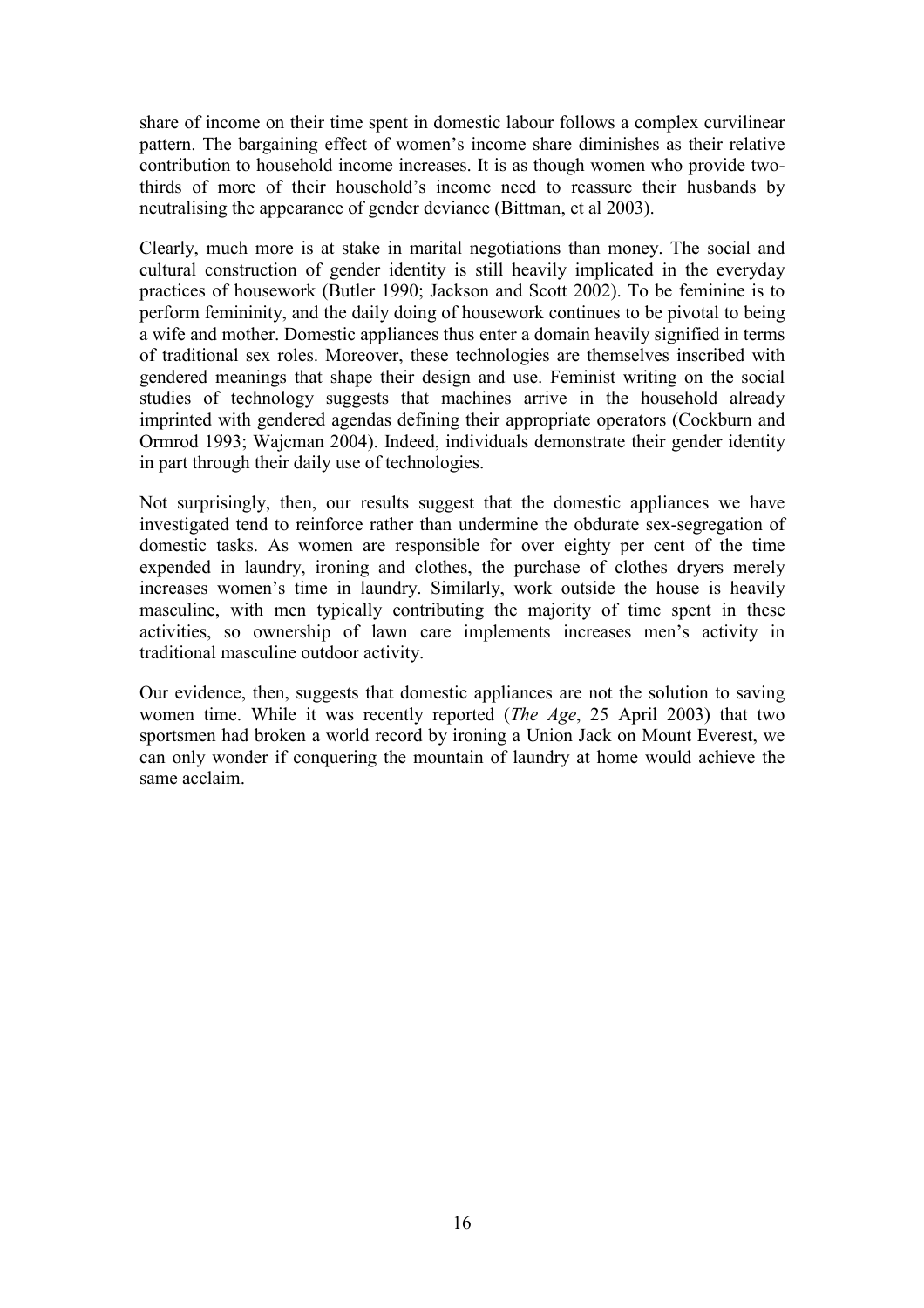#### **References**

- Australian Bureau of Statistics (ABS), (1998a), *How Australians Use Their Time: 1997*, ABS Catalogue No. 4153.0, Canberra.
- Australian Bureau of Statistics (1998b), *Time Use Survey, Australia: Users' Guide. 1997*, ABS Catalogue No. 4150.0, Canberra.

Bergman, B. (1986), *The Economic Emergence of Women*, New York: Basic Books.

- Bittman, M. (2000), 'Now It's 2000: Trends in Doing and Being in the New Millenniumí, *Journal of Occupational Science*, 7, 3: 108-117.
- Bittman, M., England, P., Sayer, L., Folbre, N, and Matheson, G. (2003), 'When does gender trump money? Bargaining and time in household work', *American Journal of Sociology 109, 1, forthcoming.*
- Bulter, J. (1990), *Gender Trouble*, New York: Routledge.
- Central Statistical Organisation. (2000), *Proceeding of the International Seminar on Time Use Studies, 7-10 December 1999,* New Delhi, Ministry of Statistics and Programme Implementation, Government of India.
- Cockburn, C. and Ormrod, S. (1993), *Gender and Technology in the Making*, London: Sage.
- Cowan, R. S. (1985), 'The industrial revolution in the home', in D. MacKenzie and J. Wajcman (eds), *The Social Shaping of Technology*, Milton Keynes: Open University Press.
- Gershuny, J. (1985), ëEconomic development and change in the mode of service provision<sup>'</sup>, in N. Redclift and E. Minigione (eds), *Beyond Employment*: *Household, Gender and Subsistence*, Oxford: Basil Blackwell.
- Gershuny, J. (2000), *Changing Times: Work and Leisure in Postindustrial Society,* Oxford: OUP.
- Gershuny, J. and Robinson, J. P. (1988), ëHistorical changes in the household division of laborí, *Demography,* 25, 4, 537-552.
- Goldschmidt-Clermont, L. and Pagnossin-Aligisakis E. (1995), *Measures of Unrecorded Economic Activities* in *Fourteen Countries*, Occasional Paper No. 20, New York: Human Development Report Office, United Nations.
- Greene, W. H. (2000), *Econometric Analysis*, 4th Edition, Upper Saddle River: Prentice Hall International.
- Jackson, S. and Scott, S. (eds), (2002), *Gender: A Sociological Reader*, London: Routledge.
- Organisation for Economic Co-operation and Development (1982), *'The OECD List of Social Indicators'*, Paris.
- Sørensen, A. and McLanahan, S. (1987), 'Married women's economic dependency, 1940-1980í, *American Journal of Sociology,* 93, 3, 659-687.
- Vanek, J. (1974), 'Time spent in housework', *Scientific American*, 231, 5, 116-120.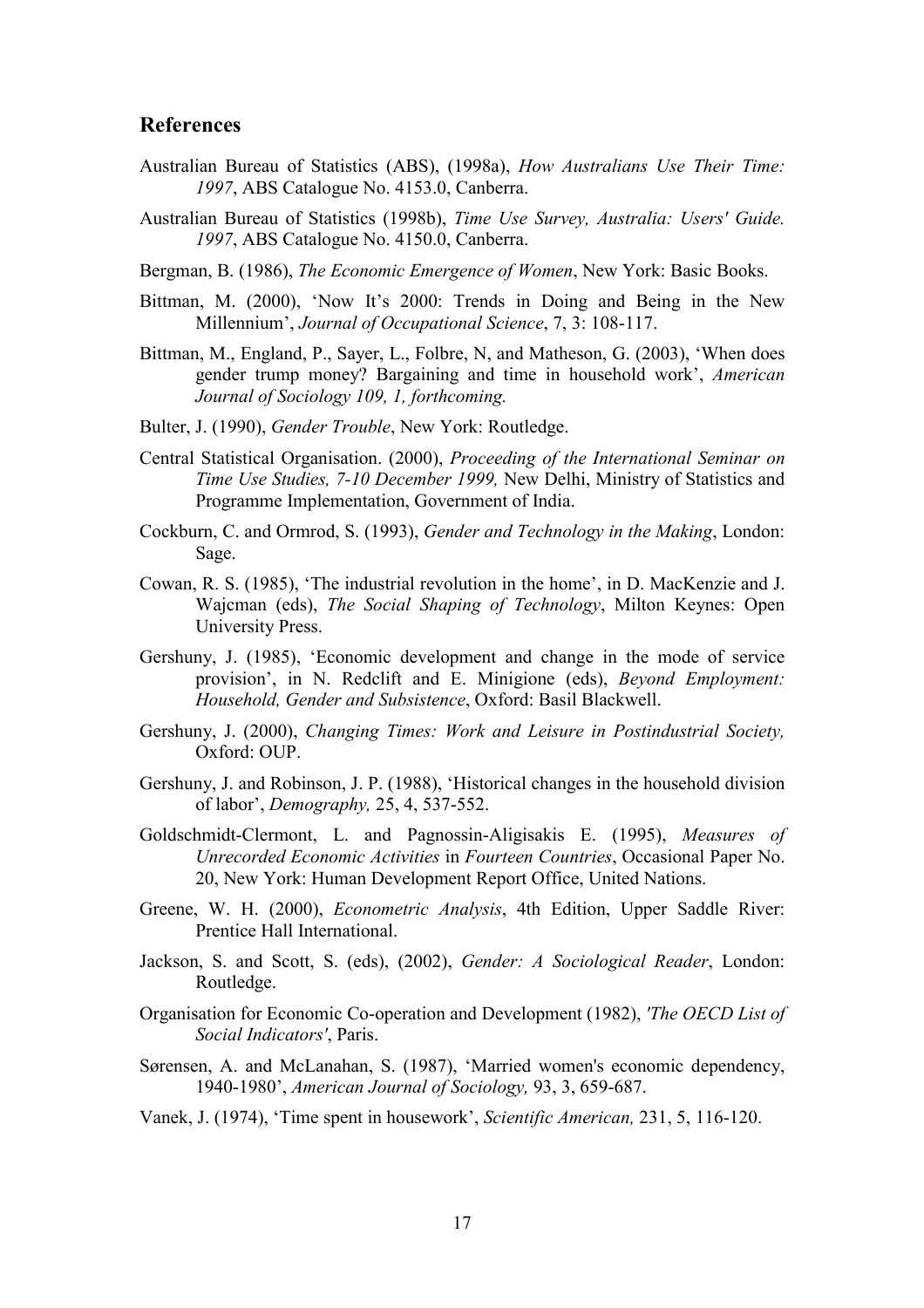Vanek, J. (1978), ëHousehold technology and social status: rising living standards and status and residence differences in housework', *Technology and Culture*, 19: 361-375.

Wajcman, J. (2001), *Feminism Confronts Technology*, Cambridge: Polity Press.

Wajcman, J. (2004), *TechnoFeminism*, Cambridge: Polity Press, *forthcoming.*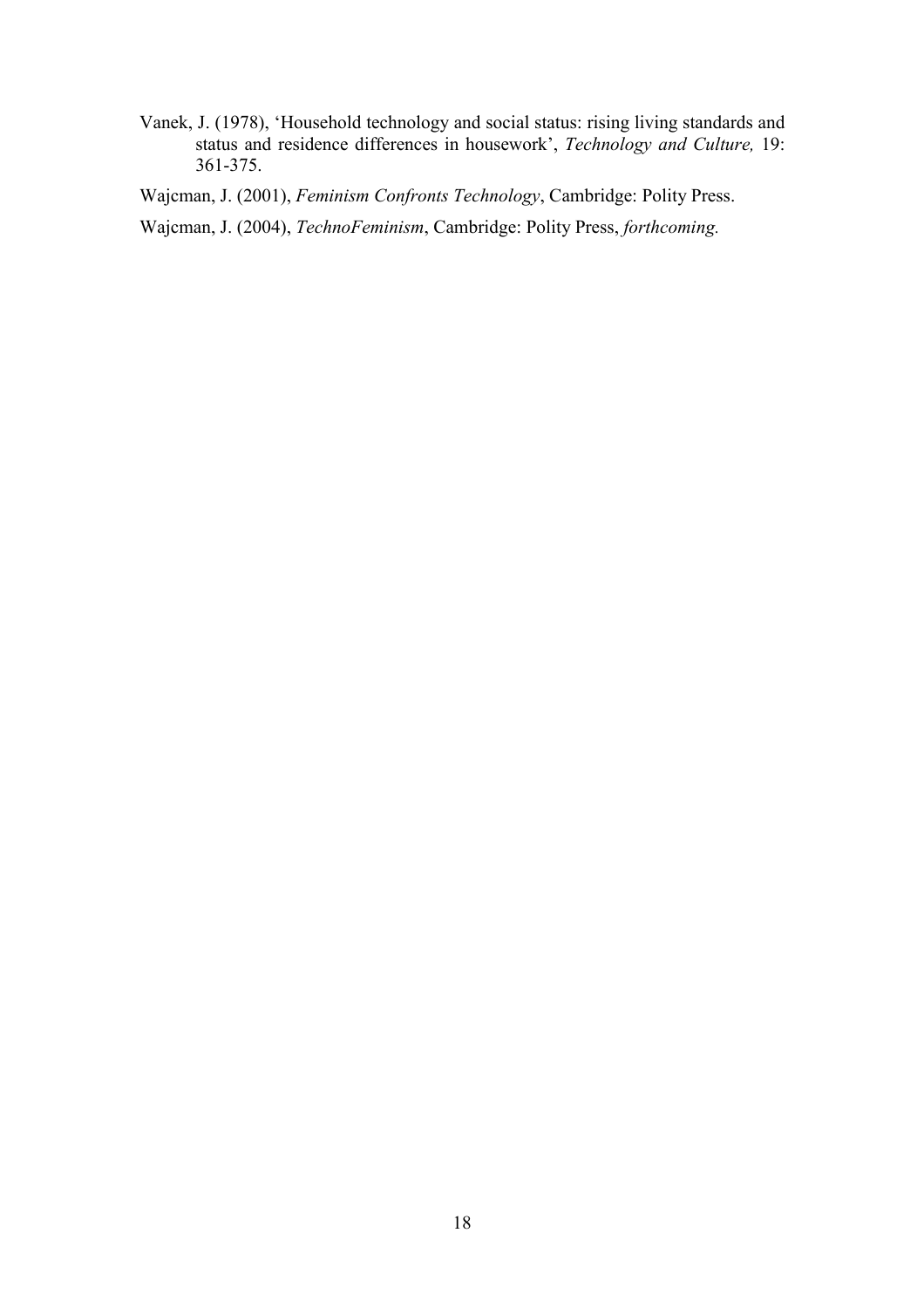# <span id="page-22-0"></span>**Appendix A**

| Activity    | Activity | Activity                     | Activity    | Activity                                                           |
|-------------|----------|------------------------------|-------------|--------------------------------------------------------------------|
| group       | code     |                              | code        |                                                                    |
| Food and    | 410      | Food/drink                   | Other       |                                                                    |
| drink       |          | preparation/cleanup nfd      | household   |                                                                    |
|             |          |                              | work        |                                                                    |
|             |          |                              | (continued) |                                                                    |
| preparation | 411      | Food preparation             | work        | Sell/dispose household asset                                       |
| and         |          |                              |             |                                                                    |
| cleanup     | 412      | Preserving/freezing          | 464         | Recycling                                                          |
|             | 413      | Wine/beermaking              | 465         | Mail organisation                                                  |
|             | 414      | Set and clear table          | 466         | Pack for journey/moving                                            |
|             | 415      | Clean up                     | 467         | Packing away goods                                                 |
|             | 419      | Food/drink                   | 468         | Disposing of rubbish                                               |
|             |          | preparation/cleanup nec      |             |                                                                    |
| Laundry     | 421      | Washing, loading/unload      | 469         | Household management nec                                           |
|             |          | washing machine              |             |                                                                    |
|             | 422      | Hanging out/bringing in      | 471         | Communication associated with                                      |
|             |          | washing                      |             | domestic activities                                                |
|             | 423      | Ironing                      | 481         | Travel associated with domestic                                    |
|             |          |                              |             | activities                                                         |
|             |          |                              | 499         | Domestic activities nec                                            |
|             | 424      | Sorting, folding clothes     |             | Child care activities nfd                                          |
| Grounds     | 441      | Gardening                    | 500         |                                                                    |
| care        |          |                              |             |                                                                    |
|             | 442      | Lawn care                    | 510         | Care of children nfd                                               |
|             | 444      | Cleaning grounds, garage     | 511         | Physical care of children                                          |
|             |          | etc                          |             |                                                                    |
| Other       | 131      | Personal hygiene             | 512         | Emotional care of children                                         |
| household   |          |                              |             |                                                                    |
| work        | 171      | Communication associated     | 521         | Teaching/helping/reprimanding child                                |
|             |          | with personal care           |             |                                                                    |
|             | 251      | Job search                   | 541         | Minding child                                                      |
|             | 371      | Communication associated     | 551         | Visit child care establishment/school                              |
|             |          | with educational activities  |             |                                                                    |
|             | 400      | Domestic activities nfd      | 571         | Communication associated with child                                |
|             |          |                              |             | care                                                               |
|             | 420      | Laundry/clothes care nfd     | 581         | Travel associated with child care                                  |
|             | 425      | Clothes upkeep and care      | 599         | Child care activities nec                                          |
|             | 426      | Clothes making               | 600         | Purchase goods and services nfd                                    |
|             | 427      | Sorting clothes for disposal | 610         | Purchasing goods nfd                                               |
|             | 429      | Laundry/clothes care nec     | 611         | Purchasing consumer goods                                          |
|             | 430      | Other housework nfd          | 612         | Purchasing durable goods                                           |
|             | 431      | Dry housework                | 619         | Purchasing goods nec                                               |
|             | 432      | Wet housework                | 620         | Purchasing services nfd                                            |
|             | 433      | Dry occasional housework     | 621         | Purchasing repair service                                          |
|             | 434      | Wet occasional housework     | 622         | Purchase administrative services                                   |
|             | 439      | Other housework nec          | 623         | Purchase personal care service                                     |
|             | 440      | Grounds/animal care nfd      | 625         | Purchase child care service                                        |
|             | 443      | Harvesting home produce      | 626         | Purchase domestic/garden service                                   |
|             | 445      | Pool care                    | 629         | Purchasing service nec                                             |
|             | 446      | Pet care                     | 671         | Communication associated with                                      |
|             |          |                              |             |                                                                    |
|             |          |                              |             |                                                                    |
|             | 449      | Grounds/animal care nec      | 681         | purchasing goods and services<br>Travel associated with purchasing |

## **Table A. 1: Classification of activities**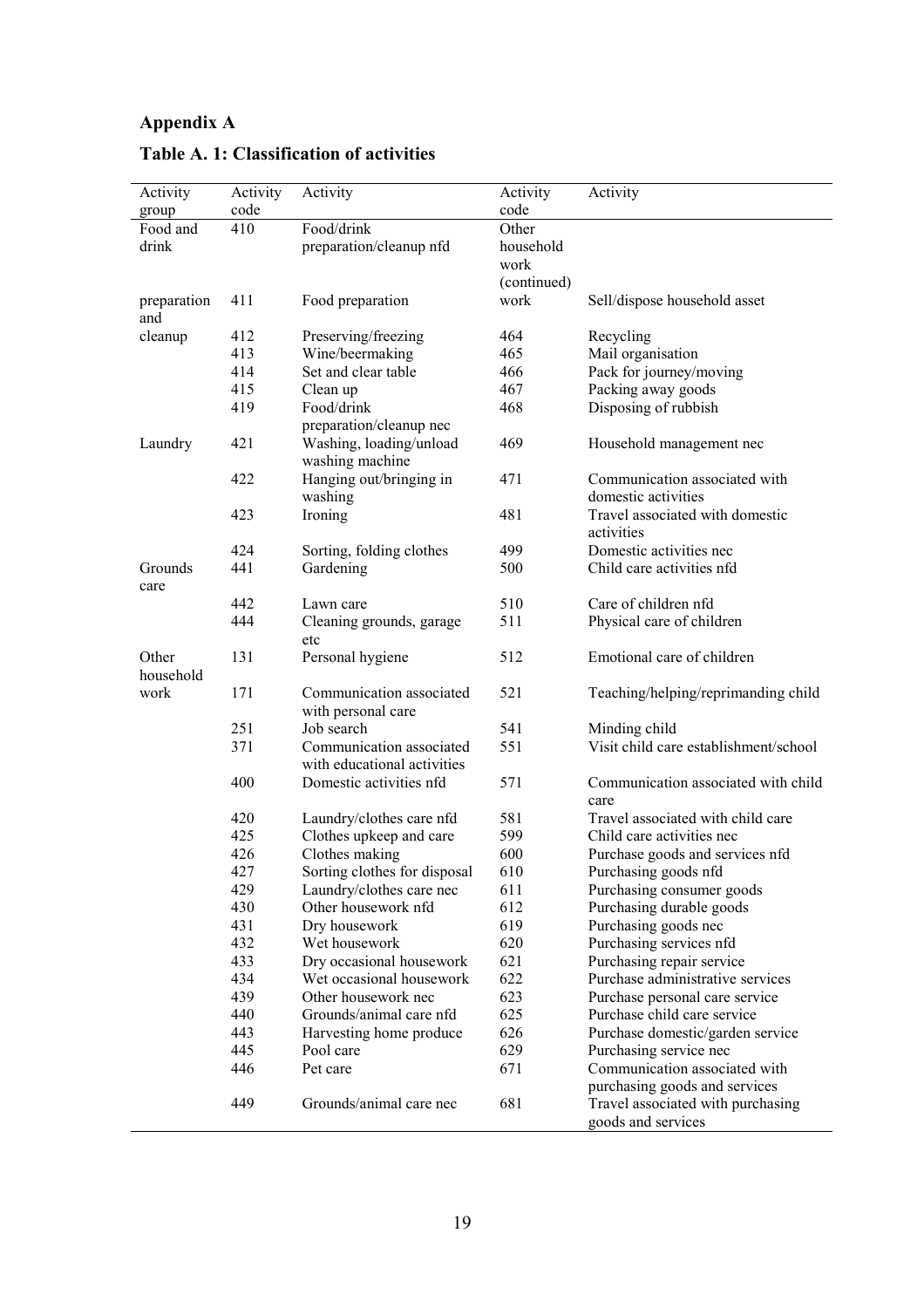| Activity<br>group | Activity<br>code | Activity                                        | Activity<br>code | Activity                          |
|-------------------|------------------|-------------------------------------------------|------------------|-----------------------------------|
|                   | 450              | Home maintenance nfd                            | 699              | Purchasing goods and services nec |
|                   | 451              | Home/equipment repairs                          | 861              | Negative social activity          |
|                   | 452              | Design new home/interior<br>design              |                  |                                   |
|                   | 453              | Home improvements                               |                  |                                   |
|                   | 454              | Making furniture/household<br>goods             |                  |                                   |
|                   | 455              | Making furnishings                              |                  |                                   |
|                   | 456              | Heat/water/power upkeep                         |                  |                                   |
|                   | 457              | Car/boat/bike care                              |                  |                                   |
|                   | 459              | Home maintenance nec                            |                  |                                   |
|                   | 460              | Household management nfd                        |                  |                                   |
|                   | 461              | Paperwork, bills                                |                  |                                   |
|                   | 462              | Budget, organise roster,<br>make list           |                  |                                   |
| Notes:            | nfd<br>nec       | not further defined<br>not elsewhere classified |                  |                                   |

## **Table A.1: Continued**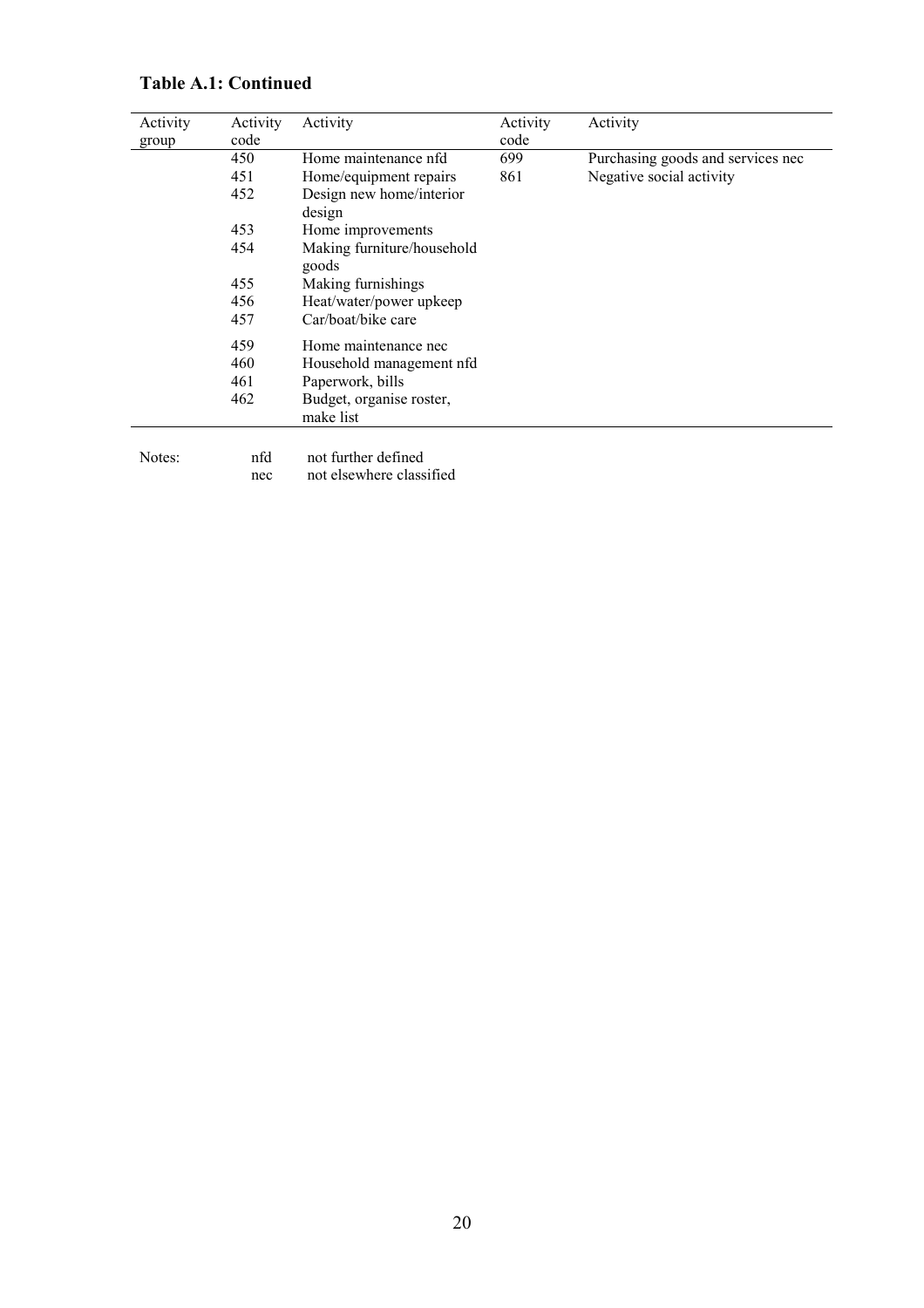# **Table A. 2: Specification used multiple regression analyses**

| Control variables        |                                                                                                                                                                                                                                                                                                                                                                                                                                                                                                                     |
|--------------------------|---------------------------------------------------------------------------------------------------------------------------------------------------------------------------------------------------------------------------------------------------------------------------------------------------------------------------------------------------------------------------------------------------------------------------------------------------------------------------------------------------------------------|
| Day of the week          | Monday (Yes=1, No=0), Tuesday (Yes=1, No=0), Thursday (Yes=1, No=0), Friday (Yes=1, No=0), Saturday (Yes=1, No=0),                                                                                                                                                                                                                                                                                                                                                                                                  |
|                          | Sunday (Yes=1, No=0); Reference category = Wednesday                                                                                                                                                                                                                                                                                                                                                                                                                                                                |
| A holiday                | $(1 = yes, 0 = no)$                                                                                                                                                                                                                                                                                                                                                                                                                                                                                                 |
| Season                   | Autumn (Yes=1, No=0), Winter (Yes=1, No=0), Spring (Yes=1, No=0); Reference category = Summer                                                                                                                                                                                                                                                                                                                                                                                                                       |
| Ethnicity                | First language spoken English, born in Europe (Yes=1, No=0); First language spoken English, born in Asia (Yes=1, No=0); First<br>language spoken English, born elsewhere (Yes=1, No=0); First language spoken language other than English, born in Australia<br>(Yes=1, No=0); First language spoken language other than English, born in Europe (Yes=1, No=0); First language spoken<br>language other than English, born in Asia (Yes=1, No=0); First language spoken language other than English, born elsewhere |
|                          | $(Yes=1, No=0)$ ; Reference category = First language spoken English, born in Australia                                                                                                                                                                                                                                                                                                                                                                                                                             |
| Region                   | Rural (Yes=1, No=0); Other urban (Yes=1, No=0); Reference category = Major urban                                                                                                                                                                                                                                                                                                                                                                                                                                    |
| Age                      | In ten-year bands                                                                                                                                                                                                                                                                                                                                                                                                                                                                                                   |
| Age <sup>2</sup>         | The square of the respondent's age after the mean age of all respondents (4.2) has been subtracted                                                                                                                                                                                                                                                                                                                                                                                                                  |
| Disability               | Respondent has a disability but has no moderate to profound limitation in personal activity (Yes=1, No=0); Respondent has a<br>moderate limitation in personal activity (Yes=1, No=0); Respondent has a moderate limitation in personal activity (Yes=1, No=0);<br>Other adult in household is less disabled than respondent ( $(Yes=1, No=0)$ ; Other adult in household is less disabled than<br>respondent ((Yes=1, No=0); Reference category = No reported disability                                           |
| Education                | Basic vocational post-school qualification (Yes=1, No=0); Skilled vocational post-school qualification (Yes=1, No=0); Associate<br>diploma (Yes=1, No=0); Undergraduate diploma (Yes=1, No=0); Bachelor degree (Yes=1, No=0); Postgraduate degree (Yes=1,<br>No=0); Higher degree (Yes=1, No=0); Other post-school qualification (Yes=1, No=0); Reference category = Did not complete<br>year 12                                                                                                                    |
| Income                   | Equivalent1 weekly household income in units of \$1,000                                                                                                                                                                                                                                                                                                                                                                                                                                                             |
| Income share             | Respondent's weekly personal income expressed as a proportion of the mean weekly personal income of all adults in the<br>household2.                                                                                                                                                                                                                                                                                                                                                                                |
| Marital status           | De facto (Yes=1, No=0); Separated (Yes=1, No=0); Divorced (Yes=1, No=0); Widowed (Yes=1, No=0): and Never married<br>$(Yes=1, No=0)$                                                                                                                                                                                                                                                                                                                                                                                |
|                          | Reference category = Married                                                                                                                                                                                                                                                                                                                                                                                                                                                                                        |
| Household<br>composition | One adult, no children present (Yes= 1, No= 0); Two adults, no children present (Yes= 1, No= 0); Four or more adults, no<br>children present (Yes= 1, No= 0), One adult, children present (Yes= 1, No= 0); Two adults, children present (Yes= 1, No= 0);<br>Three adults, children present (Yes= 1, No= 0); and Four or more adults, children present (Yes= 1, No= 0); Reference category =<br>Three adults, no children present                                                                                    |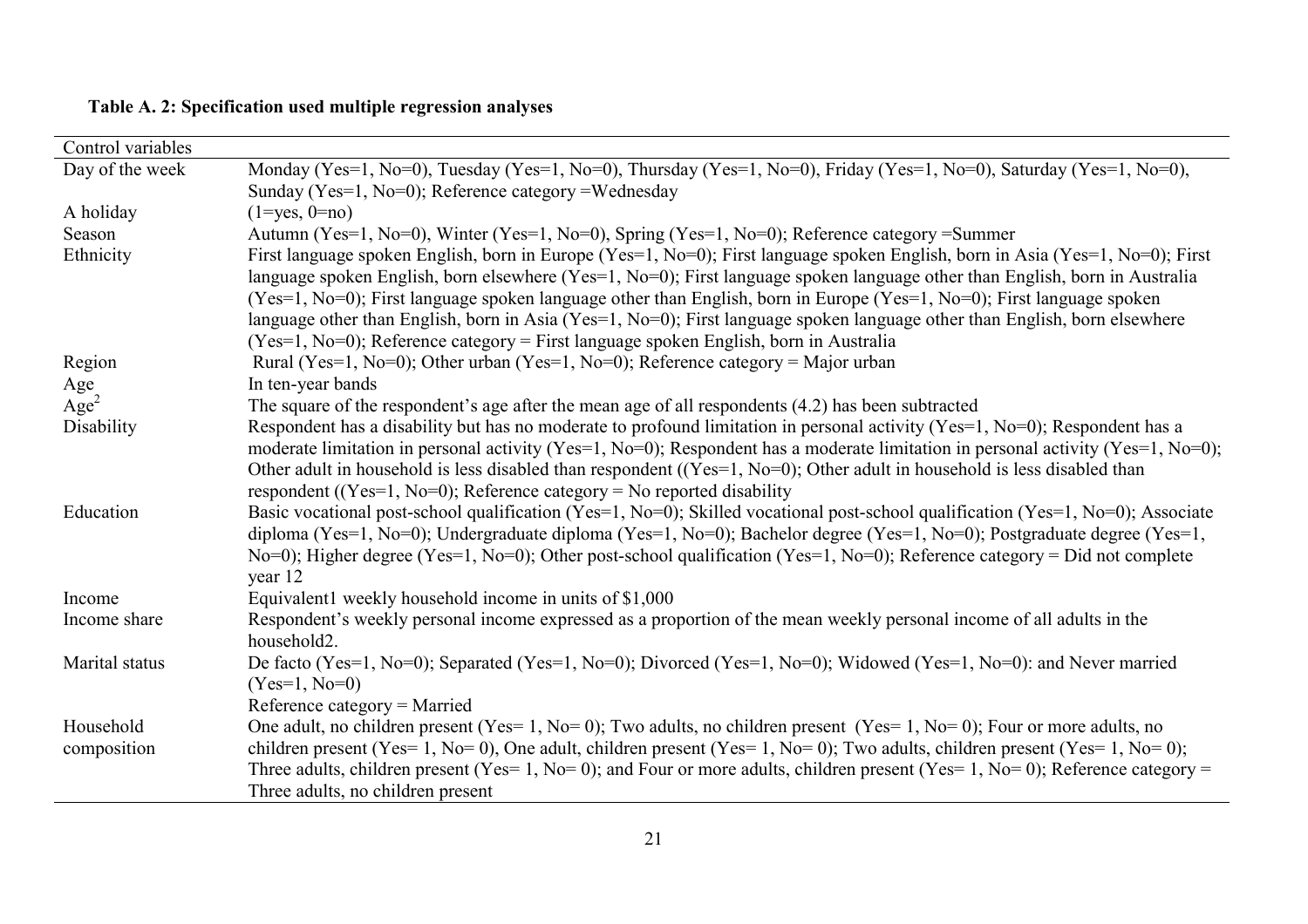#### **Table A.2 Continued**

| Control variables        |                                                                                                                                                             |
|--------------------------|-------------------------------------------------------------------------------------------------------------------------------------------------------------|
| Age of youngest child    | 0 to 1 year (Yes= 1, No= 0); 2 to 4 years (Yes= 1, No= 0); 5 to 9 years (Yes= 1, No= 0); 10 to 12 years (Yes= 1, No= 0); and 13                             |
|                          | to 14 years (Yes= 1, No= 0); Reference category = No child present'                                                                                         |
| Child, disability status | Household contains a child with a disability who does not have a severe or profound limitation in personal activity (Yes= $1$ , N=                          |
|                          | 0), Household contains a child with a disability who has a severe or profound limitation in personal activity (Yes= 1, N= 0),                               |
|                          | Reference category = Household does not contain a child with a disability                                                                                   |
| Sex composition of       | Respondent has no female, adult housemates (Yes= 1, No= 0), Respondent has no male, adult housemates (Yes= 1, No= 0),                                       |
| Household                |                                                                                                                                                             |
| Type of dwelling         | Attached dwelling, including semi-detached, row, terrace, and town houses, as well as flats attached to houses and houses and                               |
|                          | flats attached to shops and offices (Yes= $1$ , No= 0), Other dwelling, including flats, units, apartments, caravans, tents, and cabins                     |
|                          | $(Yes=1, No=0).$                                                                                                                                            |
| Domestic services        | Number of times in the previous fortnight the household purchased a meal at a restaurant or consumed takeaway food. Whether,                                |
| outsourced               | over the previous fortnight, the household used a dry cleaning, ironing, or laundry service (Yes 1, No=0) a gardener or lawn                                |
|                          | mowing service (Yes 1, No= 0), a cleaner or housework help (Yes 1, No= 0), formal child care (Yes 1, No= 0) or informal child                               |
|                          | care (Yes 1, No= 0). The number of private vehicles possessed by the household.                                                                             |
|                          |                                                                                                                                                             |
| Notes: 1                 | The equivalence scale used here is the OECD equivalence scale (OECD, 1982: 36-37). In the analyses that follow, the OECD equivalence scale has been divided |
|                          | by 2.4 in order to give a household with three adults and no children an equivalised household income equal to its unequivalised household income.          |

2 A quadratic term is also included, which equals the square of the respondent's relative income after the mean relative income of all respondents (1.0) has been subtracted (Sørensen and McLanahan, 1987: 663-664).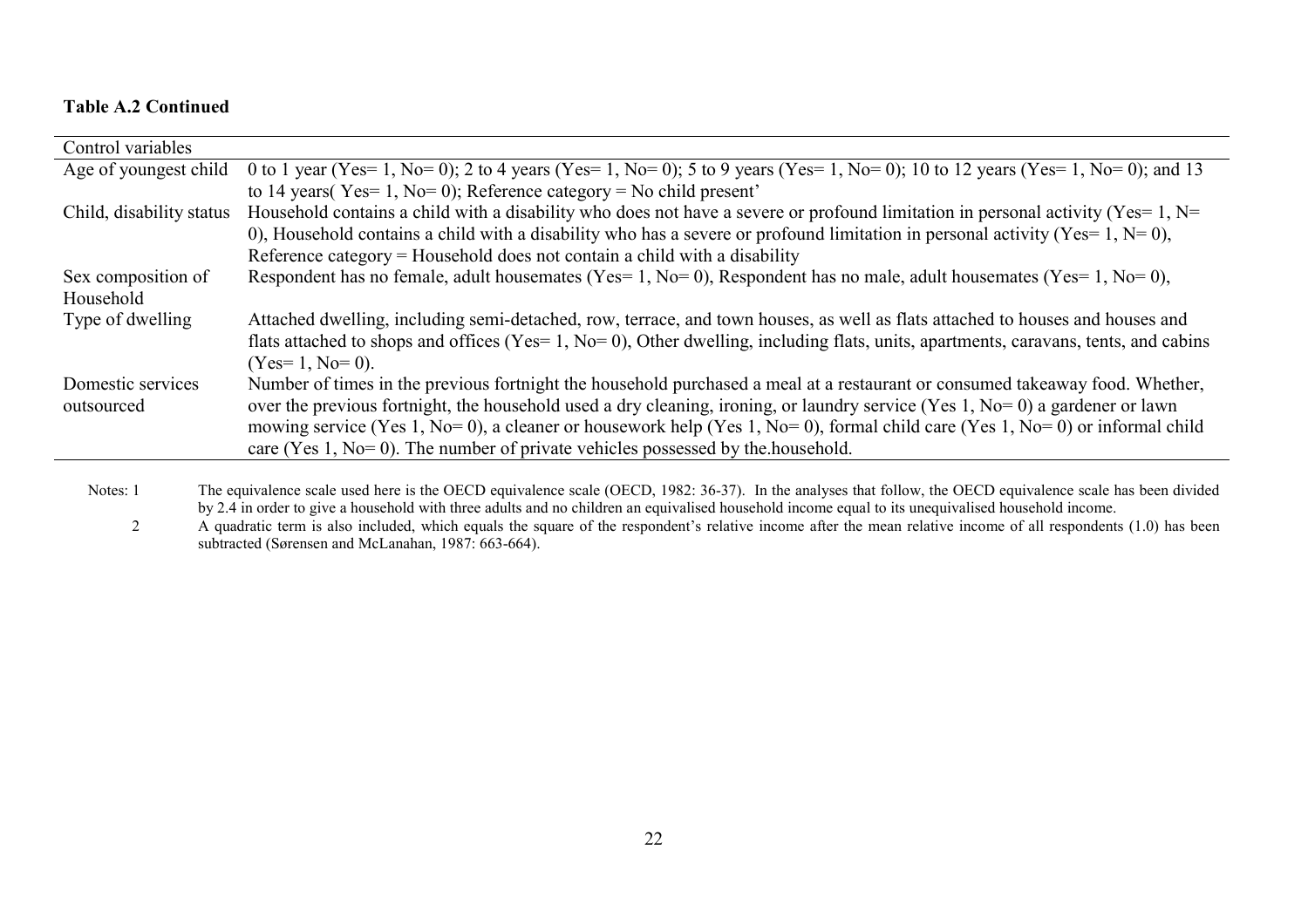|                                               | Women       |             |              |             | Men         |             |              |             |
|-----------------------------------------------|-------------|-------------|--------------|-------------|-------------|-------------|--------------|-------------|
|                                               | Tobit model |             |              | <b>OLS</b>  | Tobit model |             |              | <b>OLS</b>  |
|                                               |             |             |              | Regression  |             |             |              | Regression  |
|                                               | Food and    | Laundry     | Grounds      | Unpaid work | Food and    | Laundry     | Grounds care | Unpaid work |
|                                               | drink       |             | care         |             | drink       |             |              |             |
|                                               | preparation |             |              |             | preparation |             |              |             |
|                                               | and cleanup |             |              |             | and cleanup |             |              |             |
| Variable                                      | Coefficient | Coefficient | Coefficient  | Coefficient | Coefficient | Coefficient | Coefficient  | Coefficient |
| Constant                                      | $34.20***$  | $-24.16*$   | $-199.37***$ | 243.09***   | $-7.41$     | $-85.33***$ | $-211.67***$ | $91.65***$  |
| Monday                                        | 3.16        | $9.23*$     | 9.73         | 7.54        | $-1.65$     | 1.83        | $-0.17$      | 0.03        |
| Tuesday                                       | $-0.46$     | 3.34        | 5.23         | $-8.15$     | $-1.21$     | 4.43        | 8.17         | $-6.82$     |
| Thursday                                      | $-2.64$     | $-4.98$     | $-8.59$      | 8.42        | $-6.34*$    | $-1.76$     | $-25.33**$   | $-2.80$     |
| Friday                                        | $-5.59$     | 1.48        | 1.76         | 0.60        | $-5.28$     | $-4.24$     | $-18.36$     | $-17.06*$   |
| Saturday                                      | $-4.19$     | 5.18        | 29.65***     | 26.44***    | 2.45        | 8.85        | 18.95        | 49.61***    |
| Sunday                                        | 2.03        | 5.76        | 26.82***     | $-8.19$     | 4.84        | 10.23       | $46.69***$   | 44.89***    |
| Holiday                                       | 5.00        | 4.58        | 23.98***     | 30.84***    | $15.10***$  | $-0.26$     | 57.06***     | 76.42***    |
| April or May                                  | 2.52        | $-1.98$     | $-7.59$      | $-5.66$     | $-1.24$     | $-2.31$     | $-28.56***$  | $-14.83**$  |
| June or July                                  | 3.61        | $-4.10$     | $-49.57***$  | $-7.85$     | 2.64        | 2.09        | $-67.26***$  | $-15.35**$  |
| October or November                           | $-0.37$     | $-3.74$     | $-1.26$      | $-0.18$     | 0.57        | 3.54        | $-12.88$     | $-8.87$     |
| First language spoken English, born in Europe | $-1.80$     | $-1.58$     | $-4.57$      | 5.38        | 2.48        | $-8.72$     | 7.34         | 7.49        |
| First language spoken English, born in Asia   | 7.35        | $-13.67$    | $-21.27$     | $-4.50$     | 0.81        | 3.56        | $-10.60$     | $-7.99$     |
| First language spoken English, born elsewhere | $-2.79$     | $-11.04$    | $-7.91$      | $-21.82$    | 0.34        | $-2.26$     | 17.89        | 16.93       |
| First language spoken not English, born in    | 6.18        | $-12.65$    | $-5.29$      | 8.86        | $-13.86**$  | $-3.20$     | 25.04        | 5.30        |
| Australia                                     |             |             |              |             |             |             |              |             |
| First language spoken not English, born in    | $16.12***$  | $-12.59**$  | $-0.67$      | $-7.61$     | $-15.36***$ | $-22.29***$ | 30.81***     | $-10.40$    |
| Europe                                        |             |             |              |             |             |             |              |             |
| First language spoken not English, born in    | $12.76***$  | $-24.72***$ | 2.58         | $-1.25$     | $-7.54$     | $-14.60$    | $-5.52$      | 19.39       |
| Asia                                          |             |             |              |             |             |             |              |             |
| First language spoken not English, born       | $20.80***$  | $-18.81*$   | $-38.33*$    | 16.41       | $-21.11***$ | $-16.85$    | $-3.36$      | 11.70       |
| elsewhere                                     |             |             |              |             |             |             |              |             |
| Other urban                                   | $4.34*$     | $9.37**8$   | $13.41**$    | 4.06        | 2.04        | 2.86        | 6.63         | $-7.35$     |
| Rural                                         | $6.00*$     | 0.16        | 26.35***     | 24.47***    | $-1.68$     | 1.12        | 1.74         | 2.87        |

# Table A. 3: Multivariate models of Australian's women's and men's time spent in domestic activities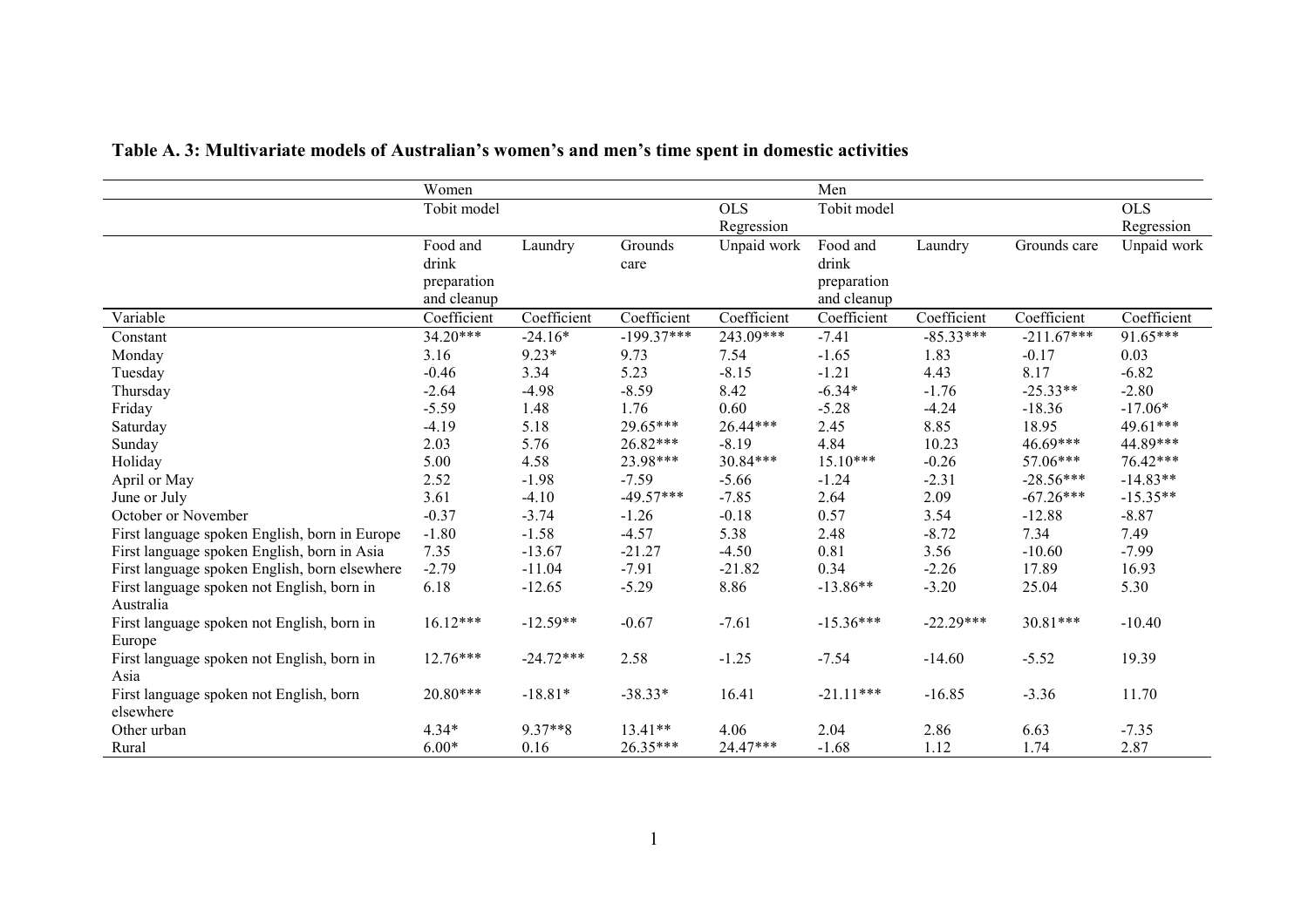#### **Table A.3 continued**

|                                                  | Women       |             |             |             | Men         |             |             |             |
|--------------------------------------------------|-------------|-------------|-------------|-------------|-------------|-------------|-------------|-------------|
|                                                  | Tobit model |             |             | <b>OLS</b>  | Tobit model |             |             | <b>OLS</b>  |
|                                                  |             |             |             | Regression  |             |             |             | Regression  |
|                                                  | Food and    | Laundry     | Grounds     | Unpaid work | Food and    | Laundry     | Grounds     | Unpaid work |
|                                                  | drink       |             | care        |             | drink       |             | care        |             |
|                                                  | preparation |             |             |             | preparation |             |             |             |
|                                                  | and cleanup |             |             |             | and cleanup |             |             |             |
| Variable                                         | Coefficient | Coefficient | Coefficient | Coefficient | Coefficient | Coefficient | Coefficient | Coefficient |
| Sick or injured                                  | $-29.07***$ | $-21.96***$ | 2.66        | $-58.00***$ | 6.90        | $-20.02$    | $-61.03***$ | 3.60        |
| Has a disability, no moderate or profound        | $8.26***$   | $-0.86$     | 3.84        | $19.20**$   | 4.58        | 2.92        | 3.39        | 12.74       |
| limitation                                       |             |             |             |             |             |             |             |             |
| Has a disability, moderate limitation            | 11.86*      | $-5.85$     | 6.20        | 23.98       | 13.31       | 4.98        | 9.38        | 39.64***    |
| Has a disability, severe or profound limitation  | $-6.27$     | $-4.98$     | $-26.25*$   | $-27.15$    | $-1.61$     | 11.80       | $-25.15$    | 4.29        |
| Adult housemate who is less disabled than the    | $-11.54*$   | 5.44        | 1.51        | $-17.21$    | $-2.84$     | $-7.84$     | $-18.13$    | $-6.67$     |
| respondent                                       |             |             |             |             |             |             |             |             |
| Adult housemate who is more disabled than        | 1.47        | $-0.35$     | $10.24*$    | 6.51        | 9.30***     | $12.16**$   | $-14.35$    | $19.04***$  |
| the respondent                                   |             |             |             |             |             |             |             |             |
| Left school year 12                              | 3.54        | $-1.25$     | $12.13*$    | 13.67       | $7.22**$    | $14.23***$  | $-0.37$     | 12.19       |
| Basic vocational                                 | 5.66        | 4.64        | $-13.74$    | 19.39*      | 8.78        | $19.10*$    | $-8.21$     | 9.90        |
| Skilled vocational                               | $-1.65$     | $-1.61$     | $-12.70$    | 3.67        | $7.15***$   | 6.12        | $-4.98$     | $18.42***$  |
| Associate diploma                                | 0.89        | $-4.75$     | 0.62        | $-2.30$     | 9.61**      | 11.65       | $-0.35$     | 13.89       |
| Undergraduate degree                             | $-5.86$     | $-10.38$    | 3.05        | $-10.30$    | 4.84        | 23.26**     | $-22.63$    | 23.71       |
| Bachelor degree                                  | $-0.41$     | $-5.14$     | $-5.05$     | 2.20        | 14.99***    | 34.34***    | $-5.20$     | $26.22***$  |
| Postgraduate degree                              | $-9.62$     | $-12.85$    | 15.90       | $-21.70$    | $16.55**$   | 24.50*      | $-13.58$    | 30.89*      |
| Higher degree                                    | 9.61        | 6.33        | 9.27        | 33.38       | 11.97*      | 13.34       | $-12.52$    | 26.32       |
| Other post-school qualification                  | $16.97***$  | 1.85        | $-14.62$    | 19.54       | 5.93        | 19.12       | $-29.35$    | 25.66       |
| Equivalent weekly household income (in \$1,000s) | $-0.65***$  | $-0.33$     | 0.00        | $-2.53***$  | $-0.49***$  | 0.37        | $-1.41**$   | $-2.23***$  |
| Relative economic power                          | $-12.31***$ | $-2.72$     | $-12.30***$ | $-47.39***$ | $-7.68$     | $-4.82$     | $-0.76$     | $-19.43***$ |
| Relative economic power <sup>2</sup>             | $4.54*$     | 1.32        | $11.54***$  | $17.05***$  | $-1.51$     | $-4.30$     | $-9.43$     | 0.85        |
| De facto                                         | $-6.12$     | $-8.68$     | 5.98        | $-26.53**$  | 0.09        | 5.06        | 9.79        | 18.25*      |
| Separated                                        | $-22.34***$ | $-19.30**$  | $-10.17$    | $-45.05***$ | 2.22        | 14.54       | $-71.04**$  | $-4.99$     |
| Divorced                                         | $-30.13***$ | $-27.05***$ | $-10.27$    | $-65.68***$ | $-13.52**$  | 11.57       | $-66.36***$ | $-22.83$    |
| Widowed                                          | $-27.57***$ | $-19.50***$ | 2.19        | $-24.04*$   | $-5.27$     | 32.86***    | $-39.76*$   | $-10.69$    |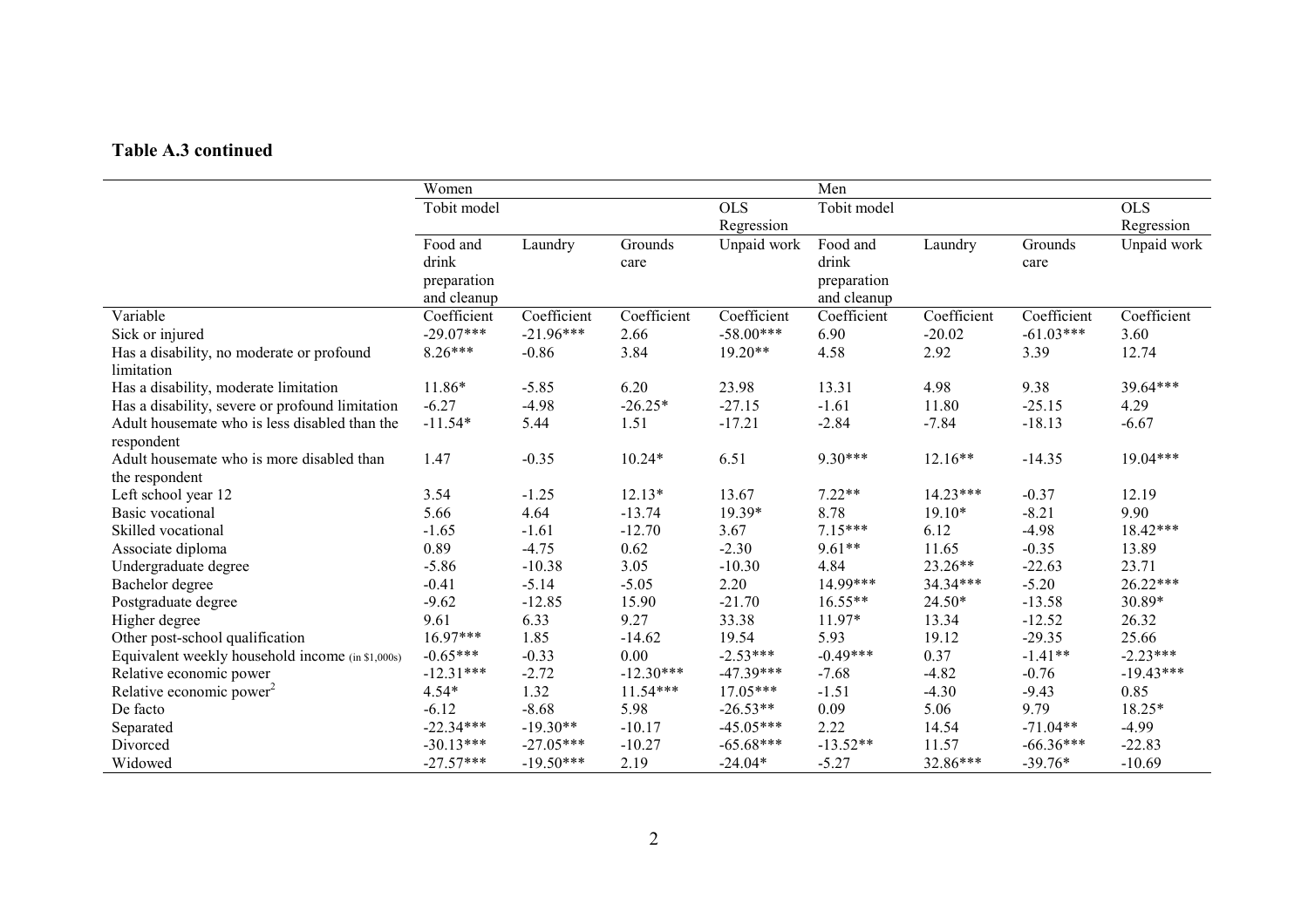#### **Table A.3 Continued**

|                                                | Women       |             |             |              | Men         |             |             |             |
|------------------------------------------------|-------------|-------------|-------------|--------------|-------------|-------------|-------------|-------------|
|                                                | Tobit model |             |             | <b>OLS</b>   | Tobit model |             |             | <b>OLS</b>  |
|                                                |             |             |             | Regression   |             |             |             | Regression  |
|                                                | Food and    | Laundry     | Grounds     | Unpaid work  | Food and    | Laundry     | Grounds     | Unpaid work |
|                                                | drink       |             | care        |              | drink       |             | care        |             |
|                                                | preparation |             |             |              | preparation |             |             |             |
|                                                | and cleanup |             |             |              | and cleanup |             |             |             |
| Variable                                       | Coefficient | Coefficient | Coefficient | Coefficient  | Coefficient | Coefficient | Coefficient | Coefficient |
| Never married                                  | $-23.74***$ | $-32.26***$ | $-22.01*$   | $-63.79***$  | $-11.80$    | 1.12        | $-39.78***$ | $-14.88$    |
| One adult, no children                         | $-15.23$    | $-27.71**$  | 51.80**     | $-13.56$     | $-12.83$    | $-0.29$     | 13.36       | 9.78        |
| Two adults, no children                        | 0.24        | $-15.34***$ | $20.59*$    | $-11.17$     | $-3.31$     | $-5.40$     | 0.47        | 12.38       |
| Four or more adults, no children               | 3.63        | $-6.20$     | 11.68       | 6.01         | 6.29        | 10.30       | $-31.47*$   | 2.24        |
| One adult, children                            | 29.46*      | 7.25        | 56.74*      | 297.98***    | $-6.39$     | $-45.36$    | $-21.84$    | 63.62       |
| Two adults, children                           | $20.49***$  | 3.95        | 4.29        | 252.33***    | 13.55*      | 14.77       | 7.94        | $76.71***$  |
| Three adults, children                         | 15.53*      | 4.68        | 16.40       | 223.89***    | 10.66       | 14.65       | 3.96        | 54.34***    |
| Four or more adults, children                  | 19.88*      | 6.07        | $-6.53$     | 213.96***    | 4.64        | 15.16       | $-39.49$    | $41.14*$    |
| Youngest child aged 0 to 1 year                | 16.69*      | 9.03        | 15.13       | $-61.72***$  | $-3.16$     | $-2.40$     | 8.03        | $-11.80$    |
| Youngest child aged 2 to 4 years               | 12.78*      | 5.24        | 19.13       | $-103.74***$ | $-7.55$     | $-9.98$     | $-15.35$    | $-40.30***$ |
| Youngest child aged 5 to 9 years               | 1.62        | 2.61        | 3.43        | $-157.16***$ | $-4.02$     | 0.84        | $-9.75$     | $-38.16***$ |
| Youngest child aged 10 to 12 years             | $-7.47$     | $-5.47$     | 0.08        | $-212.72***$ | $-2.28$     | 9.43        | $-5.53$     | $-48.93***$ |
| Youngest child aged 13 to 14 years             | $-7.67$     | 7.24        | 0.83        | $-207.78***$ | $-11.66$    | $-17.73$    | $-4.17$     | $-49.56***$ |
| Child with a disability, no severe or profound | 6.75        | 6.03        | 7.67        | 28.66**      | $-9.49*$    | $-21.85$    | 3.02        | $-24.50*$   |
| limitation                                     |             |             |             |              |             |             |             |             |
| Child with a disability, severe or profound    | 8.90        | $-5.28$     | $-13.91$    | 33.26        | $-5.55$     | 5.41        | $-1.34$     | 24.96       |
| limitation                                     |             |             |             |              |             |             |             |             |
| No female, adult housemates                    | $8.60*$     | 11.18       | 7.79        | 15.58        | 35.34***    | 30.36       | 24.53       | $41.00***$  |
| No male, adult housemates                      | 2.58        | 16.77       | 20.50       | 26.97*       | 7.96*       | $-2.77$     | $-0.61$     | $-1.57$     |
| Attached dwelling                              | $-5.06$     | $-4.57$     | $-21.31$    | $-20.41**$   | 0.81        | $-6.10$     | $-17.49$    | $-14.84$    |
| Other dwelling                                 | $-4.09$     | $-0.95$     | $-60.04$    | $-18.76*$    | 1.65        | $-4.03$     | $-93.94***$ | $-26.56***$ |
| Microwave                                      | $-1.82$     | 2.09        | $-9.95$     | $-10.75$     | $-3.05$     | 4.06        | 2.81        | $-8.93$     |
| Deep freezer                                   | $-2.81$     | $-3.83$     | 0.89        | $-0.42$      | $-4.47**$   | $-13.28***$ | $-9.52$     | $-0.47$     |
| Dishwasher                                     | $-0.07$     | $-1.18$     | 8.52        | 4.84         | $-1.86$     | $-6.25$     | $-5.39$     | $-9.16*$    |